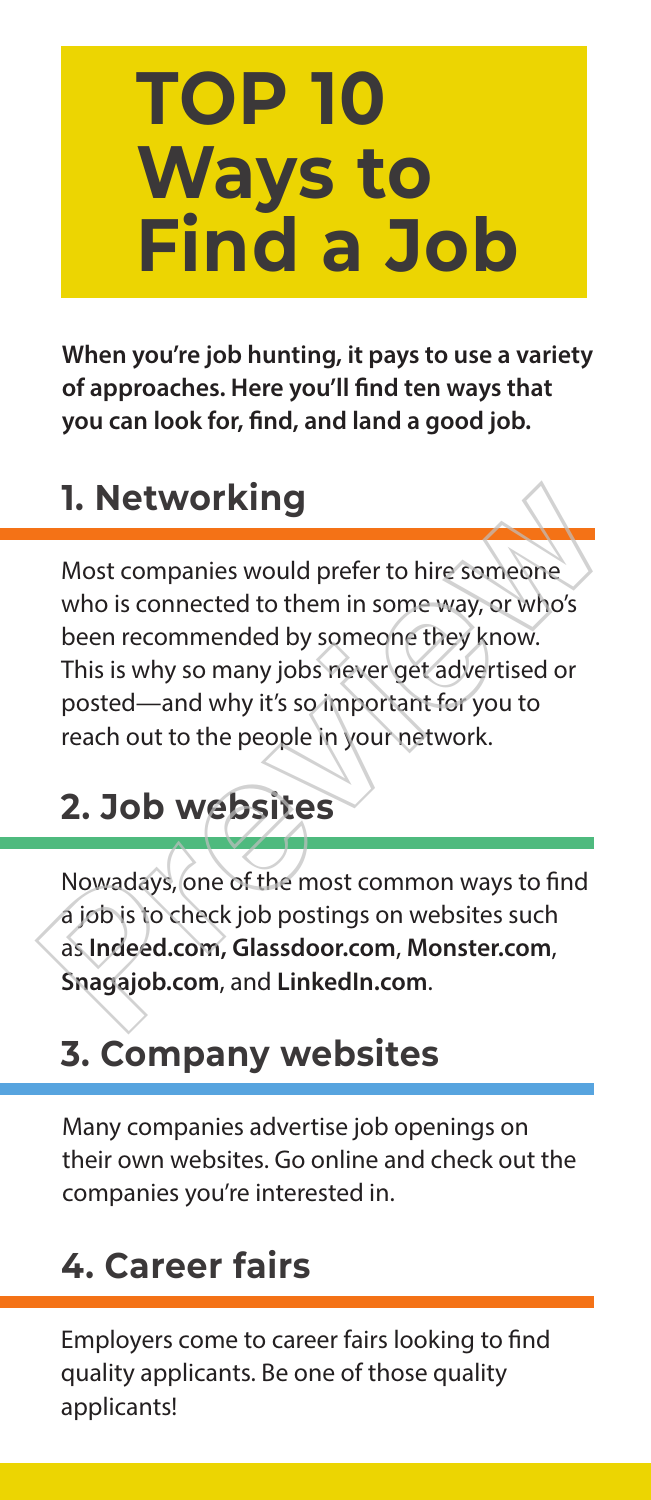Sometimes going "old school" works! Small and local businesses often advertise job openings in local newspapers. You might also the check job posting areas of local newspaper websites.

#### **6. Cold calling**

If you're looking for a job in a specific area or at a particular company, you might simply contact them and ask if they're hiring. If they're not, you may still be able to fill out an application for consideration at a later time.

#### **7. In person**

Many businesses, especially small ones, advertise job openings on signs in their front window or entryway. If you apply in person, be sure to dress and act professionally. First impressions matter! **7. In person**<br>
Many businesses, especially small ones, advertise<br>
job openings on signs in their front window or<br>
entry way. If you apply in person, be sure to dress<br>
and act professionally. First impressions matter!<br> **8.** 

#### **8. Internship**

Many companies offer internships. These can provide valuable experience, and they often turn into full-time positions.

#### **9. Career Services**

A college's Career Services can connect students and alumni with employment opportunities, provide interview tips, and more.

#### **10. Temp agencies**

A temp agency can connect you with job opportunities in your area—and good temp workers are often offered permanent positions.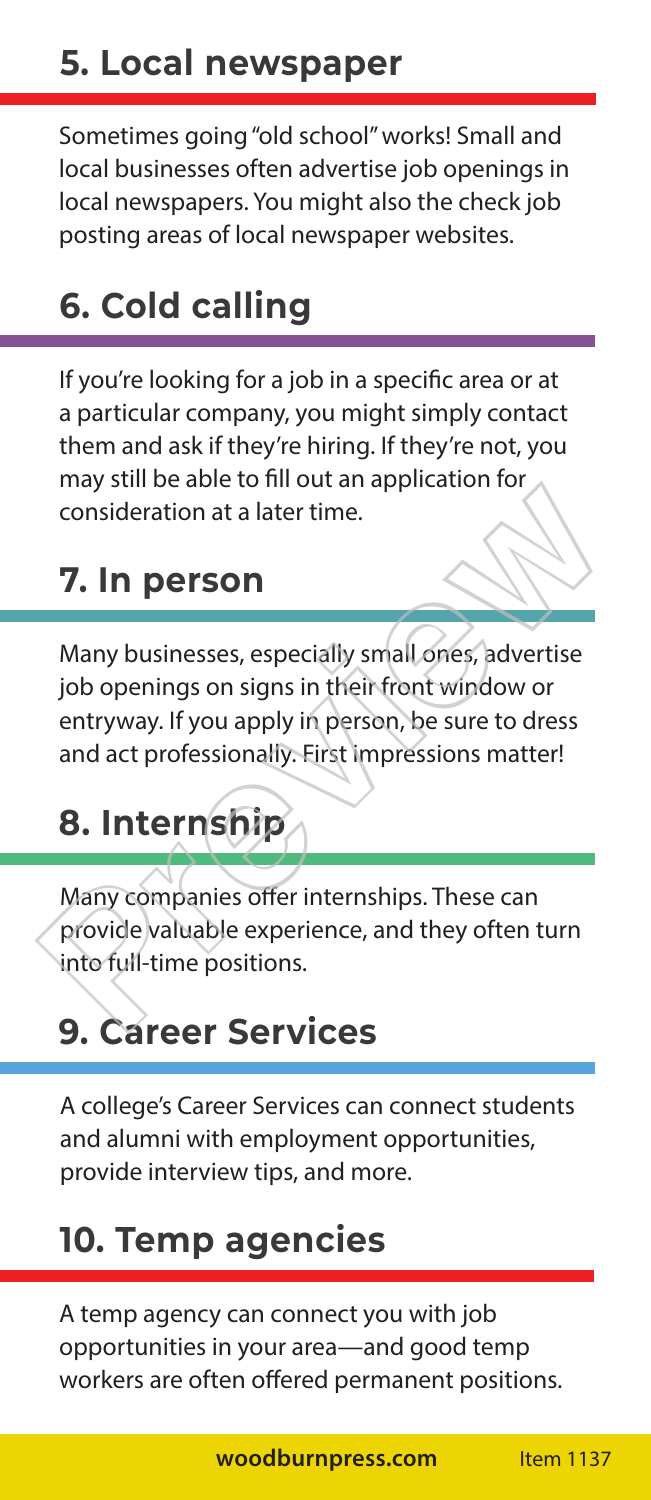# Networking

#### **Tips for Building Professional Connections**

**At least 70% of job openings are never posted. Why? Because employers are more likely to hire someone they have a connection to rather than a total stranger. So how do you learn about these jobs? Through networking!** 

**Here are some networking tips to help you build professional connections—and find a great job.**



#### **Use existing connections.**

Talk to friends, family members, teachers, co-workers, and former bosses. Explain to them what you're looking for. Perhaps you need information on an occupation, or maybe you're seeking a full-time position. professional connections—and find a great job.<br>
Use existing connections<br>
Talk to friends, family members,<br>
teachers, co-workers, and former<br>
bosses. Explain to them what you're<br>
looking for, Perhaps you need information o



#### **Use social media.**

Make a **LinkedIn** account and add people you know. Then interact with some of their connections by liking or commenting on posts they've shared. You can then add them as connections, and so on. You can also try this with **Facebook** or **Twitter**, but keep it professional.



#### **Ask for advice.**

Most people enjoy providing advice and assistance to those they like. And remember, you're not asking for a handout; you are seeking counsel and advice. *Don't be shy about reaching out to others.*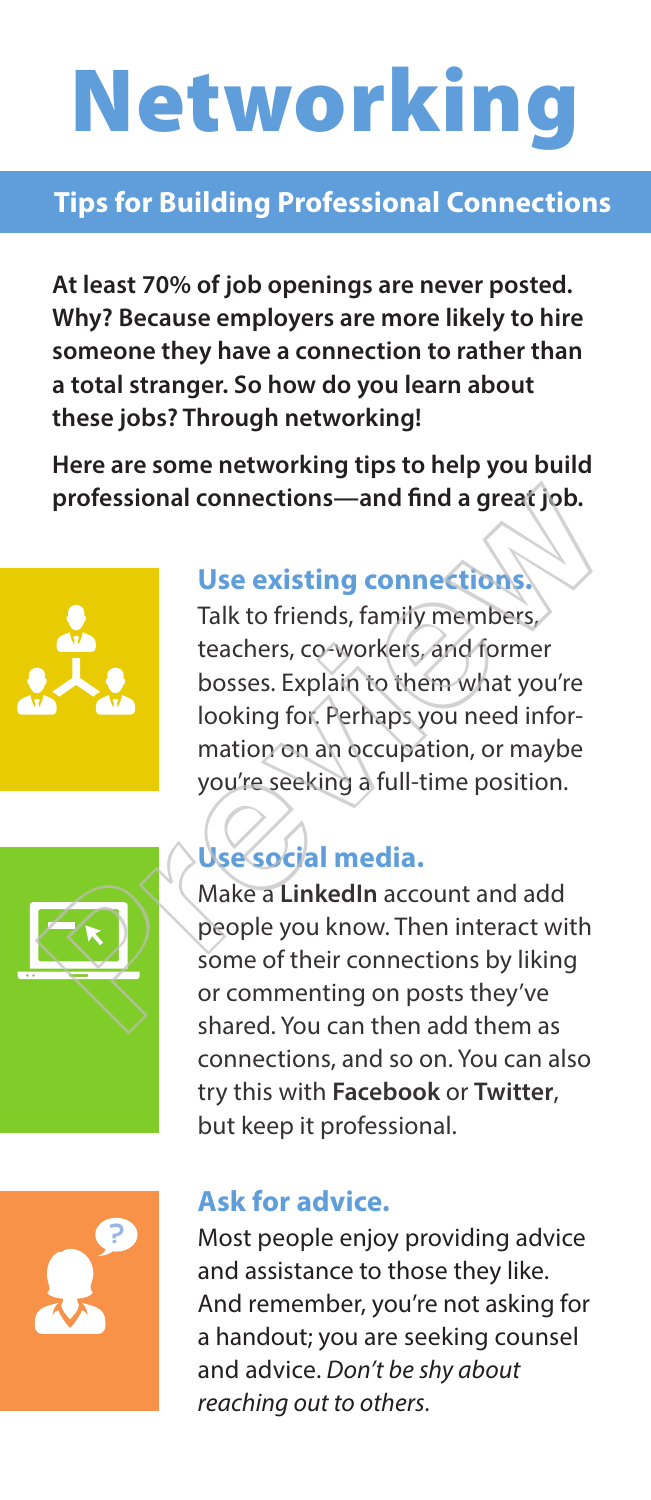

#### **Put yourself out there.**

Take advantage of every opportunity to meet new people and build your network. Attend career fairs and school events, and look for opportunities to meet new people in a professional setting.



#### **Nurture the connection.**

Once you connect with someone, it's important to stay connected. Connecting on social media is the easiest way to do that now.

Comment on posts, share articles, and check in every now and then so that others will consider you a valuable connection.

#### **What NOT To Do**

**Here are a few networking Don'ts.** 

#### **Don't wait for people to come to you.**

It can be hard to put yourself out there if you're more introverted, but if you wait for networking to just happen naturally, you'll likely be left behind. You have to go out of your way to make connections. Example the distribution of the insincered on the connection of the insinter of the internal distribution of the so that others will consider you a valuable connection.<br>
What NOT To Do<br>
Here are a few networking Don'ts.<br>
D

#### **Don't be insincere.**

If it looks like you're just out to get what you want, no one will want to build a connection with you. Work to forge a genuine connection based on respect and common interests.

#### **Don't be unprofessional.**

This is especially important when making connections online. Don't share, comment, or post inappropriate things. Also make sure you have a professional profile picture and email address.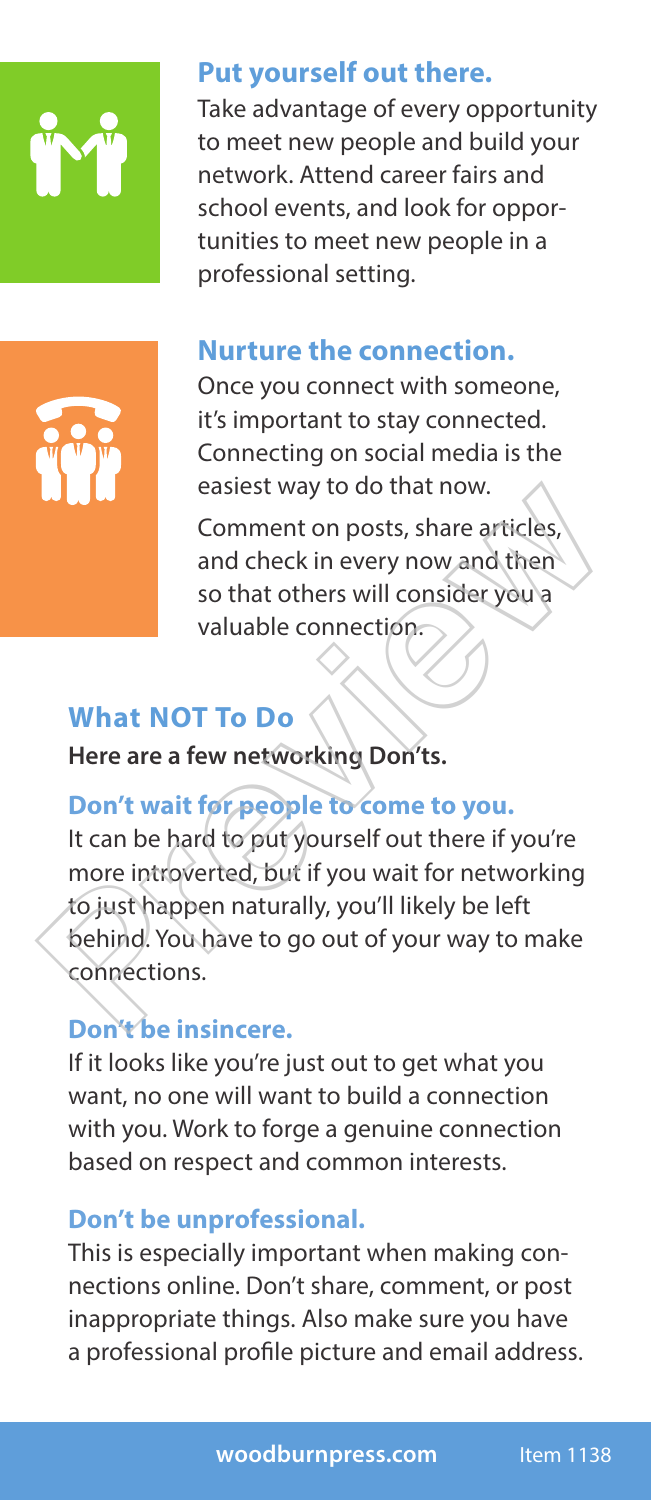### **ORGANIZING YOUR JOB SEARCH**

*When you're searching for a job, it's not unusual to be applying for several jobs at the same time. And when you're dealing with multiple applications, it can be easy to miss deadlines, leave out important application materials, or mix up employers because you can't keep track of them all.*

**One way to make your job search more successful and less stressful is to be organized. Here are some tips to help you organize your job search.** 

#### **Methods of Organization**

There are several ways to organize your job search. It doesn't matter which method you choose, as long as it makes sense to you and you're comfortable using it. Search more successful and<br>
Less stressful is to be organized.<br>
Here are some tips to help you<br>
organize your job search.<br> **Methods of Organization**<br>
There are several ways to organize your job search.<br>
It doesn't matter w

- u **Spreadsheet.** If you're familiar with **Excel** or **Google Sheets**, create a spreadsheet with details of your job search.
- **Website or app.** There are websites and apps specifically designed to help you organize your job search. Some of the most popular ones include **JibberJobber.com** and the **Huntr** app.
- ▶ Table. Create a table in Microsoft Word.
- ▶ Job search site. Sites like Monster, LinkedIn and **CareerBuilder** have organizational tools to help you keep track of your applications. If you choose this option, make sure you apply to all jobs through the same site.
- **Pen and paper.** Sometimes the old fashioned way is the easiest!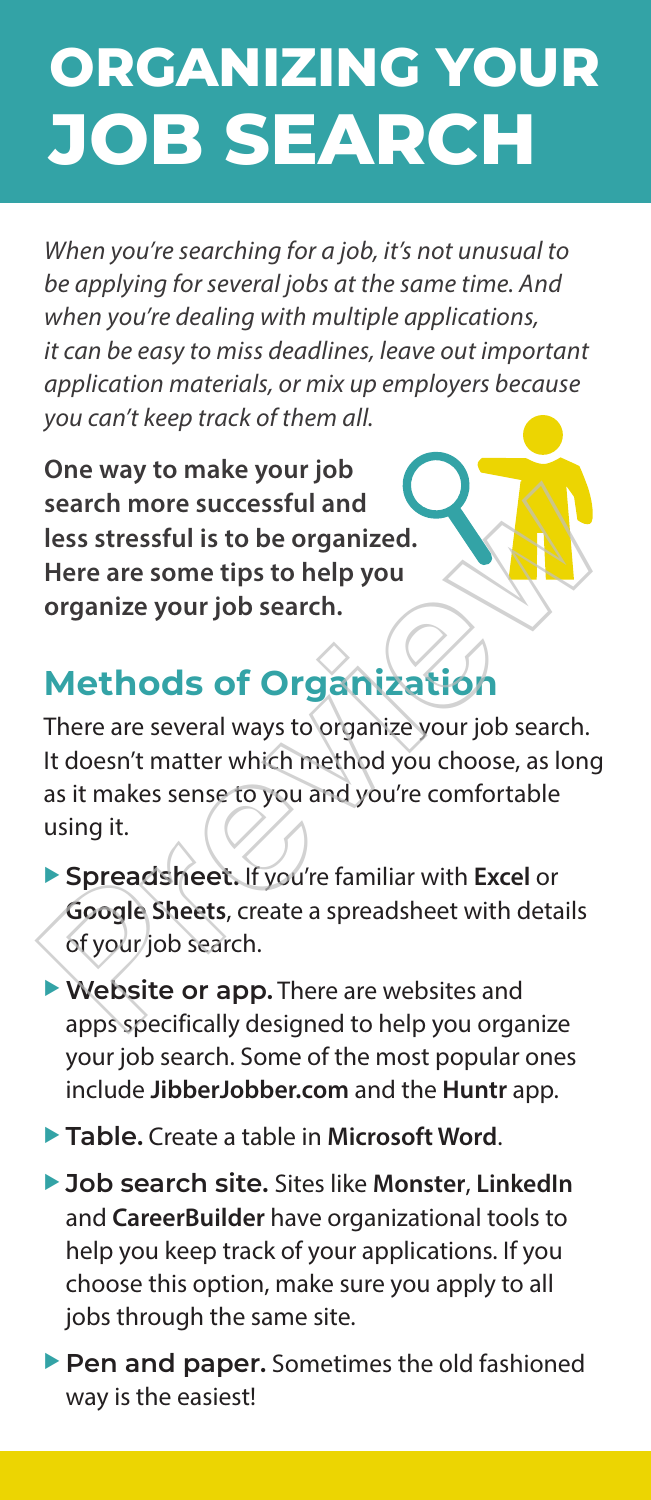#### **Information to Keep**

When you're determining what information to keep for each job application, consider including the following:

#### **Company name**

- $\triangleright$  Contact the individual to whom you address communications, most likely a manager or someone from human resources. Include relevant contact information such as email address and phone number (with an extension).
- **Application date** the date you submitted your application
- **Application materials** a list of the documents you submitted, or are required to submit, such as cover letter, resume, and list of references Provided to the date vou submitted your<br>
Application date – the date you submitted your<br>
application<br>
► Application materials – a list of the documents<br>
you submitted, or are required to submit, such as<br>
cover letter, res
	- **Follow-ups** the follow-ups you make, along with the date of each follow-up
	- **Status Has your application been received?** Have you been invited for an interview? Already interviewed?
- **Thank you letters** emails or thank you notes you've sent to an employer after an interview

#### **Other Tips**

Set up job alerts.

Use sites like **LinkedIn** and **Monster** to regularly email you job postings that meet your criteria.

#### **Try Google Drive.**

**Google Drive** can help you keep track of your documents (e.g., resume, cover letters, application spreadsheets, appointment reminders).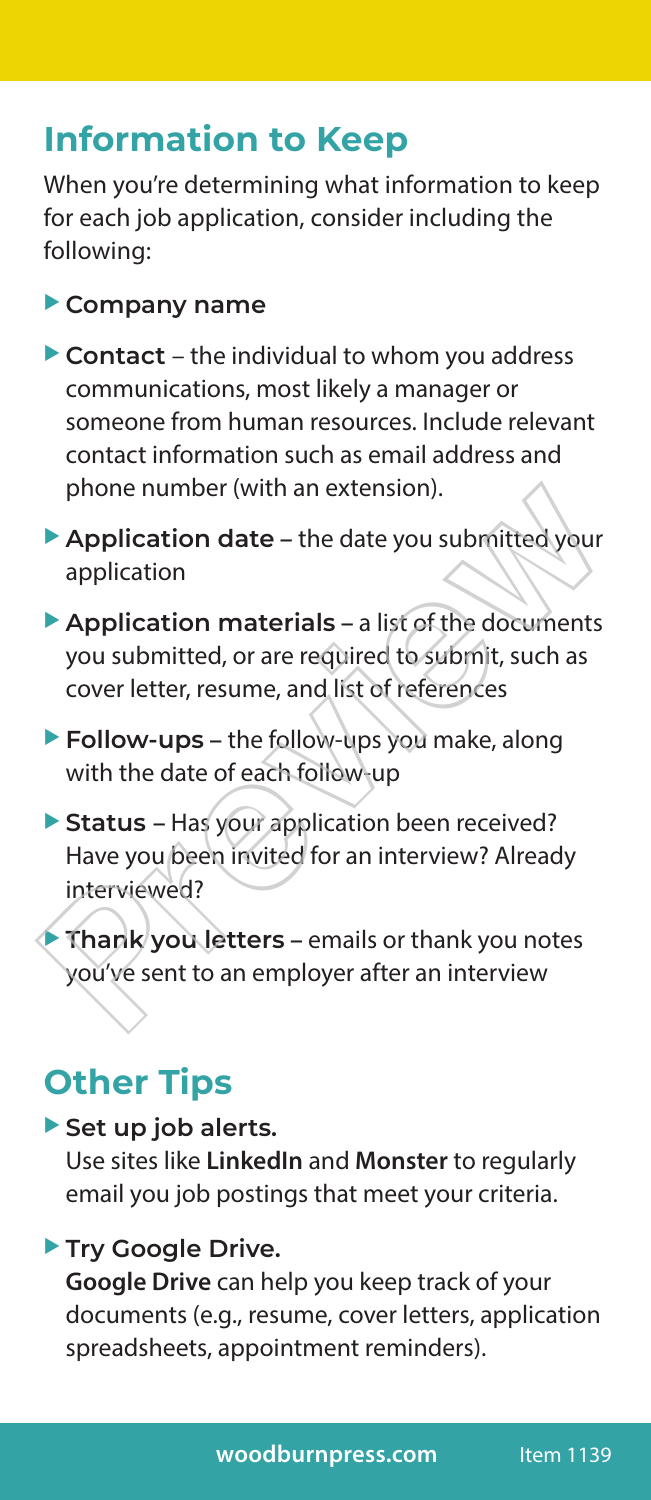# **Finding the Right Job**

**Finding the right job takes time, energy, and sometimes luck. You will save yourself a lot of time and disappointment if you look and apply for jobs that focus on your strengths—and that are also in line with your values.**

#### **What are your strengths?**

**Which is your strongest ability area?**

\_\_\_\_\_\_\_\_\_\_\_\_\_\_\_\_\_\_\_\_\_\_\_\_\_\_\_\_\_\_\_\_\_\_\_\_\_\_\_\_\_\_\_\_\_\_\_

| <b>What are your strengths?</b>                                                                          |      |         |      |
|----------------------------------------------------------------------------------------------------------|------|---------|------|
| Consider each of the following and check<br>the column that best describes your ability in<br>that area. |      | Average |      |
| Language usage - ability to com-<br>municate verbally and in writing                                     | Good |         | poor |
| Advanced math - able to under-<br>stand algebra, geometry, and more                                      |      |         |      |
| Social skills ability to meet, talk<br>to, and get along with people                                     |      |         |      |
| Management skills - ability to<br>plan, organize, and implement<br>programs and ideas                    |      |         |      |
| Mechanical reasoning - able to<br>understand how things work                                             |      |         |      |
| Creativity - ability to find new<br>ways to do or say something                                          |      |         |      |
| <b>Artistic</b> – have talent in music, art,<br>drama, and/or dance                                      |      |         |      |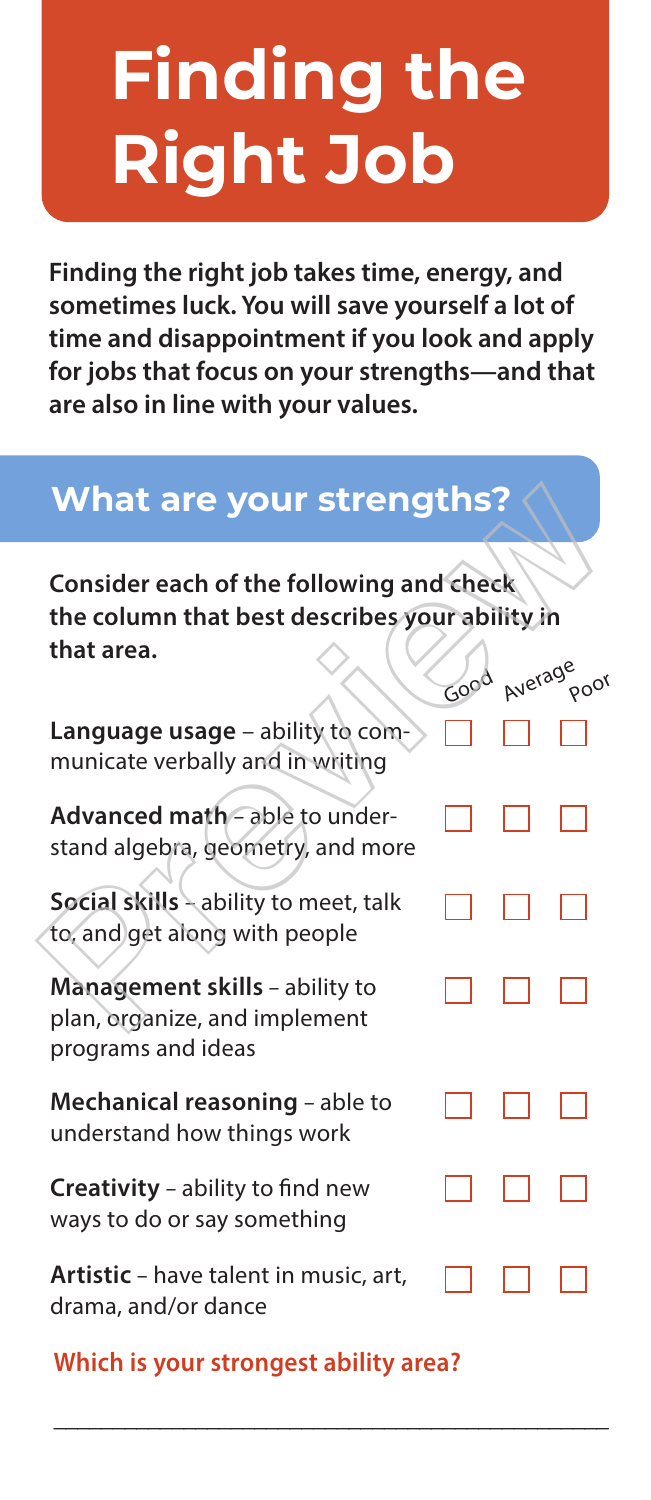#### **What's important to you?**

#### **Think about what you need in order to thrive and be fulfilled in a job or career.**

| How important is each to<br>you in a career? | Very important | Somewhat important<br>Not important |  |
|----------------------------------------------|----------------|-------------------------------------|--|
| Make good money                              |                |                                     |  |
| Have regular work hours                      |                |                                     |  |
| Work inside                                  |                |                                     |  |
| Do work that's creative                      |                |                                     |  |
| Work mostly on my own                        |                |                                     |  |
| Help others                                  |                |                                     |  |
| Do exciting work                             |                |                                     |  |
| Have job security                            |                |                                     |  |
| Work mostly with others                      |                |                                     |  |
| Work outdoors                                |                |                                     |  |
| Make a difference                            |                |                                     |  |
| Be in charge                                 |                |                                     |  |
| Get along well with co-workers               |                |                                     |  |
| Have a good work-life balance                |                |                                     |  |
| Do work that's physical                      |                |                                     |  |
| Have opportunities for<br>advancement        |                |                                     |  |

#### **Look over your responses and choose the top four things you value in a career.**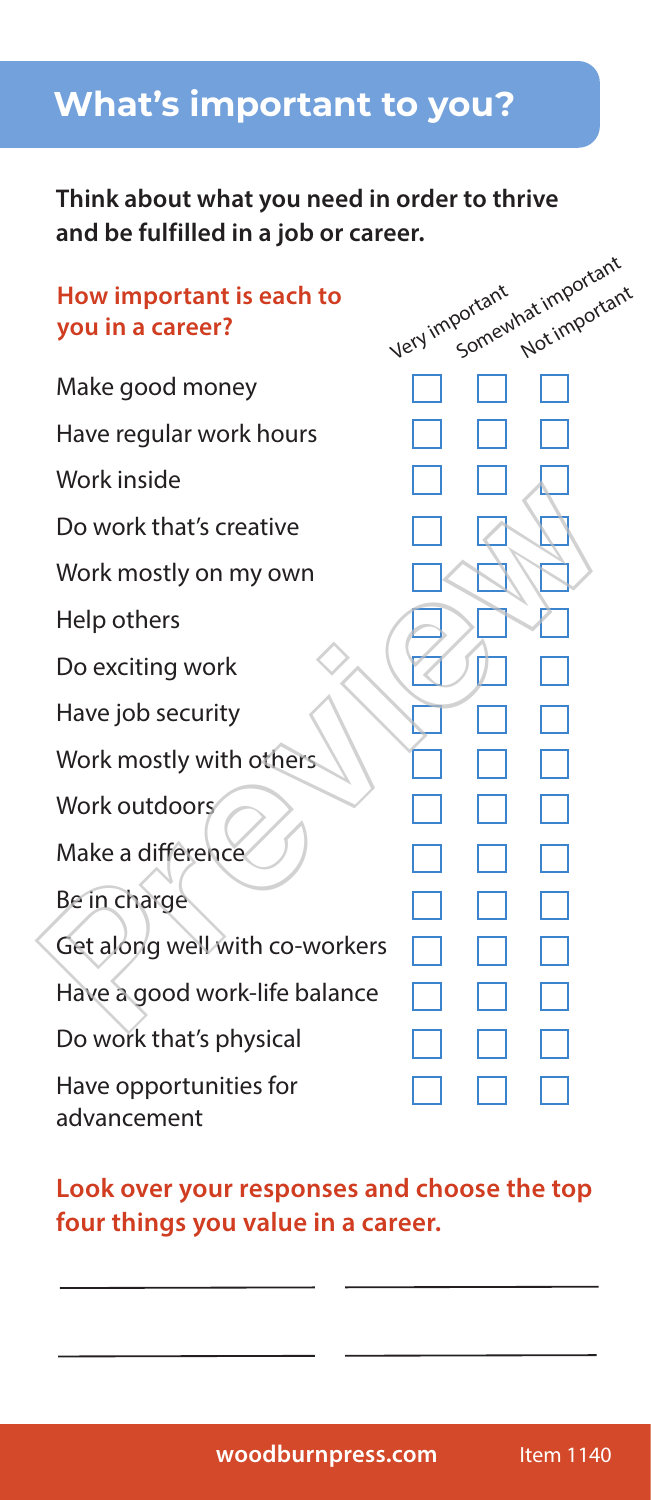### What You Need for Job Applications

**Companies have different requirements regarding the information and documents needed to complete their job applications. You'll save a lot of time if you have the information** 



**you need ready to go. Here's what you need to complete most job applications.** 

#### Personal Info Personal Info

All applications will likely All applications will likely ask you for your date of ask you for your date of birth, address, phone birth, address, phone number, email address, number, email address, and possibly your and possibly your social security number. social security number. *Note: make sure you Note: make sure you have a professional email have a professional email address for applications. address for applications.*  Complete most job applications.<br>
Personal Information of Mork History<br>
All applications will likely<br>
Applications will ask<br>
sak you for your date of<br>
birth, address, phone<br>
number, email address,<br>
notice: make sure you<br>
No

#### Work History

Applications will ask you for your work history, including job start and stop dates, reasons for leaving, and contact information for previous employers. Be sure to include unpaid jobs and volunteer work.

#### Resume and Cover Letter

Applications often give you the option to (or require you to) upload a resume and cover letter. Make sure your resume is up-to-date, proofread, and tailored to that particular position. Your cover letter should also be tailored to the specific position, and addressed to a particular person if possible.

#### References

You may need to include contact information for your references, including name, phone number and email address. Be sure to ask permission before you list someone as a reference.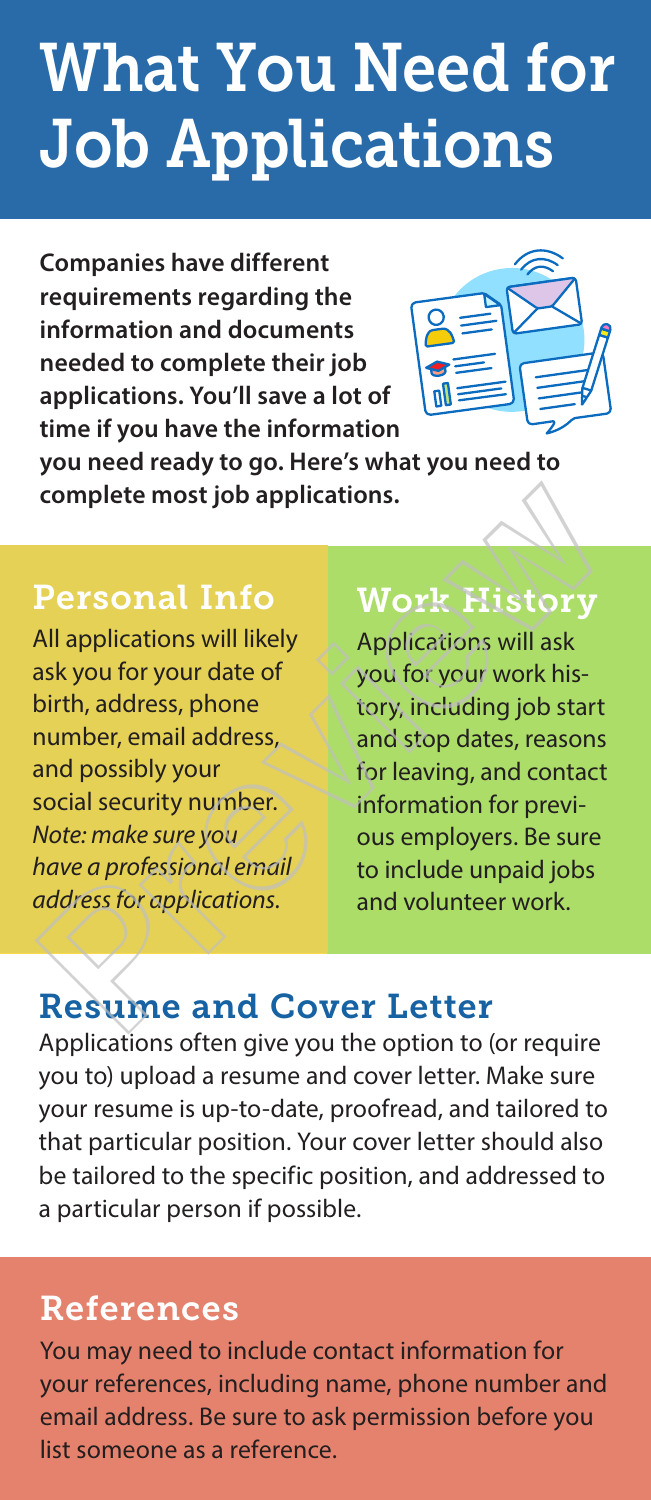#### Other Documents

**Some applications require additional information or documents, such as school transcripts, work permits, certifications, writing samples, or a portfolio of some kind. Gather these types of documents ahead of time and save them in a specific place, such as a flash drive or a cloud storage system like Google Drive or Dropbox.** 

#### Gather your documents

Use the space below to jot down anything you need to double check (e.g., specific employment dates for past jobs or contact information for references). Also list anything you need to obtain (e.g., transcripts, certifications). Section and the check (e.g., specific employment<br>dates for past jobs or contact information for<br>references). Also list anything you need to obtain<br>(e.g., transcripts, certifications).<br>Putting this information together will

Putting this information together will save you a lot of time when you start applying for jobs.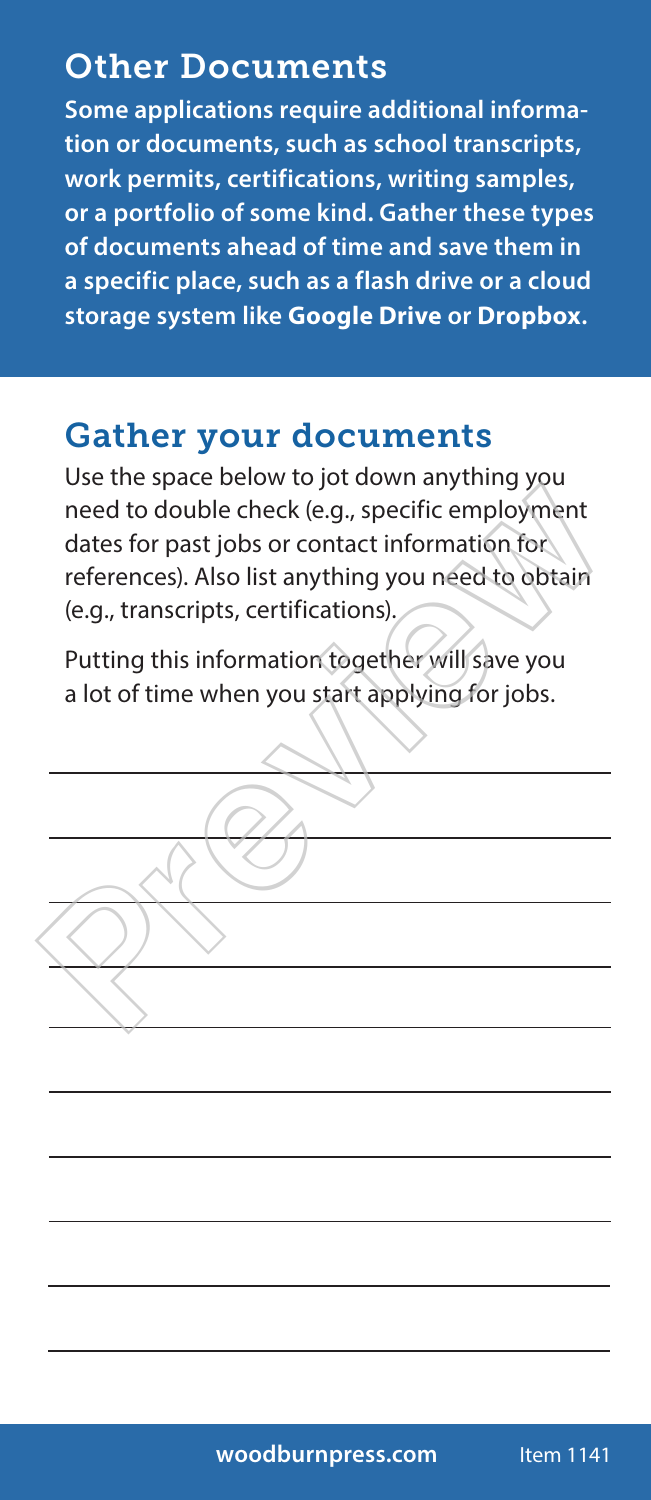### **Dos and Don'ts Job Applications**

**The job application is often your first chance to make a good impression. Here are some Dos and Don'ts to make sure that your application presents you in the best possible light.**

#### DO **– Sell yourself – sell yourself**

Provide details of your skills and accomplishments, and if you have a resume, letter(s) of recommendations, or examples of relevant work, attach them to your application.

#### DO **– fill out everything**

Complete every section. If a question doesn't apply to you, write "NA" or "not applicable."

#### DO **– choose references carefully**

Choose references that can attest to your desirable traits, skills, and talents (e.g., technology skills, work ethic). Be sure to ask permission before you list someone as a reference. Provide details of your skills and accomplishments,<br>and if you have a resume, letter(s) of recommenda-<br>tions, or examples of relevant work, attach them<br>to your application.<br>**DO** – **fill out everything**<br>Complete every secti

#### DO **– keep track of applications**

If you're applying to more than one company, keep a list of the places you've applied to, the date you applied, and a contact name.

#### DO **– follow up**

If you haven't heard from an employer a week after applying, give them a call or send an email reiterating your interest in the job.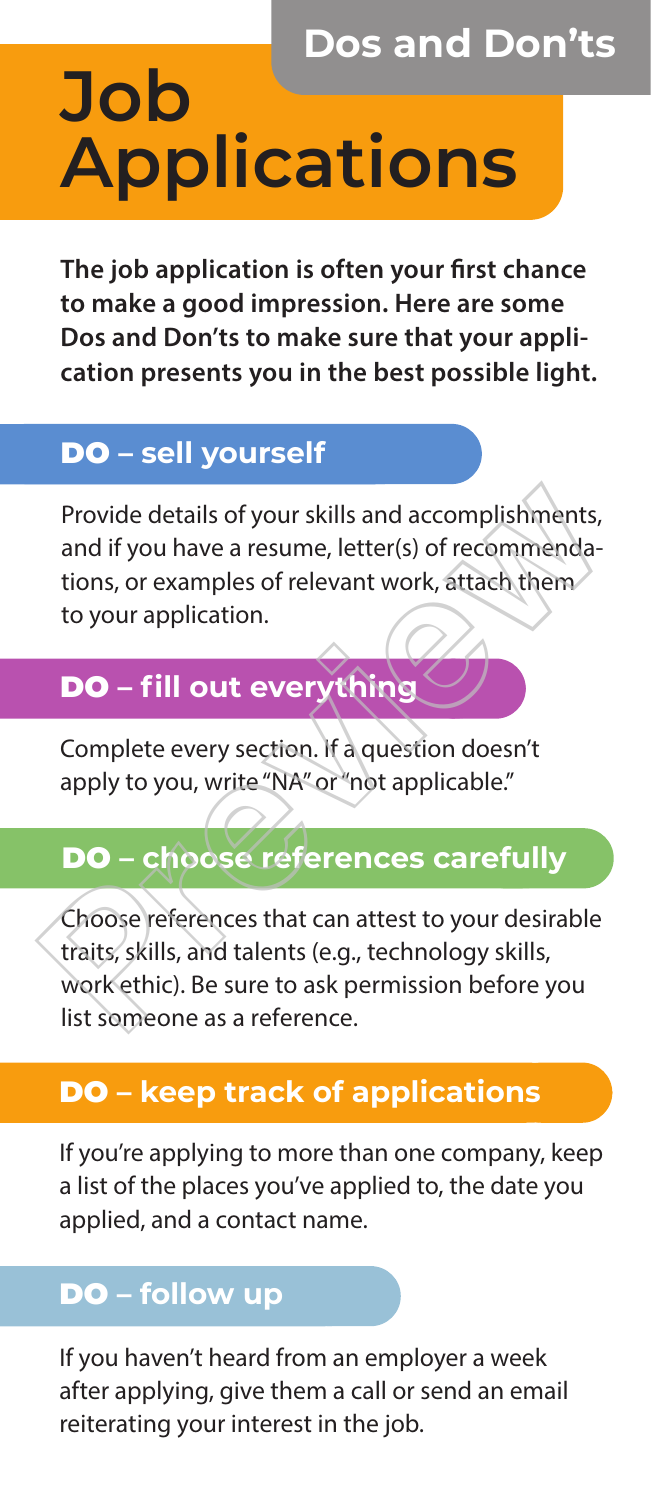#### DON'T **– apply "just because"**

Only apply to jobs you are qualified for—and that meet your criteria.

#### DON'T **– volunteer negative info**

When completing applications, you need to answer every question truthfully. However, if there's something on your application that could be seen as a negative, explain how much you've learned and grown from the experience.

#### DON'T **– be pushy**

Employers often receive so many applications that they don't have time to follow up on all of them, which means you may never hear back from them. If you don't hear back after you've followed up twice (waiting a week between each), it's best to start applying elsewhere. **DON'T** – be pushy<br>
Employers often receive so many applications that<br>
they don't have time to follow up on all of them,<br>
which means you may never hear back from them.<br>
If you don't hear back after you've followed up<br>
twi

#### DON'T **– give up**

Applying for jobs can be time consuming—and it can often feel like a job in itself. But don't give up if you don't get called back for interviews, or if you don't hear back at all. It's nothing personal. Just move on and keep trying.

#### **If you apply for a job in person...**

Have all the information you need to complete an application with you (education, work experience, references, etc.). Dress professionally and be friendly, confident, and enthusiastic!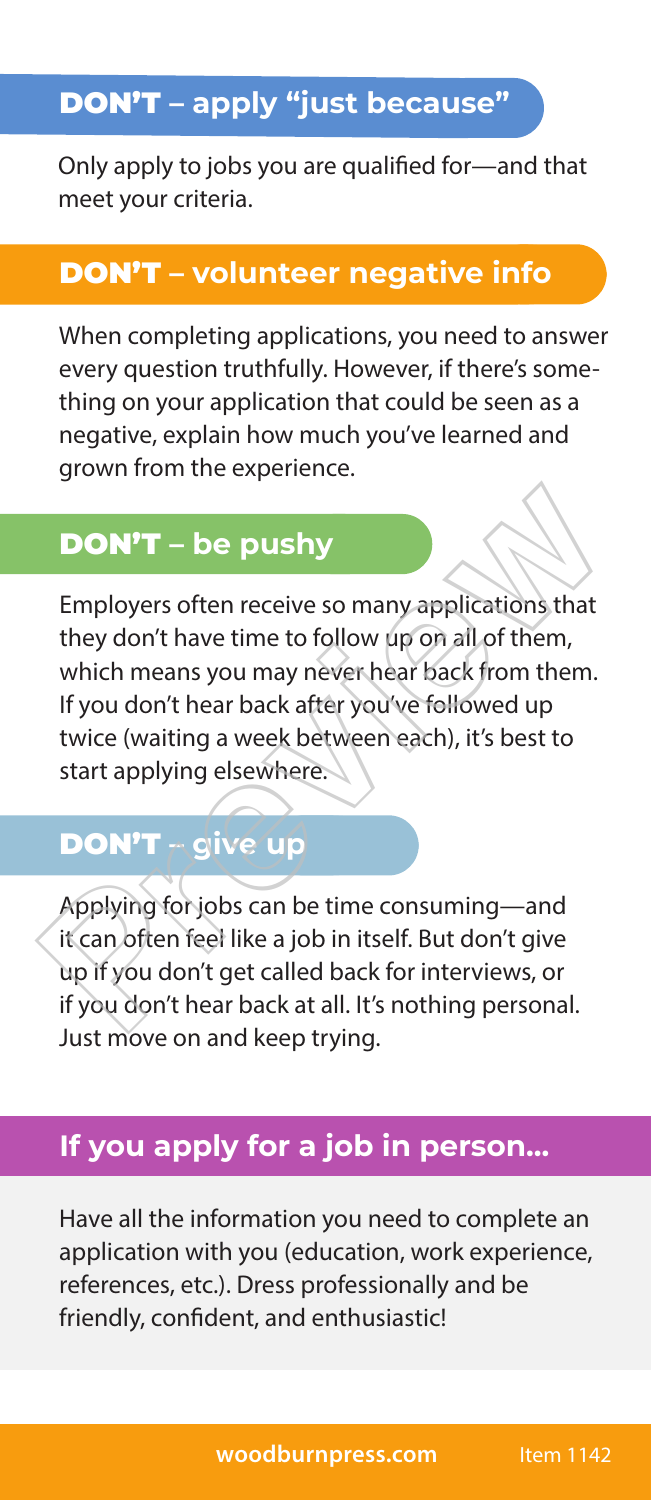# YOUR RESUME **DOS AND DON'TS**

Your resume is a marketing tool that highlights your education, work experience, accomplishments, skills, and talents. The following Dos and Don'ts will help you create a resume that's impressive and professional.

| <b>DO</b> YOUR<br>RESEARCH.                                | Look into how resumes for your<br>career field should be formatted,<br>and what they should include.                                                                                |
|------------------------------------------------------------|-------------------------------------------------------------------------------------------------------------------------------------------------------------------------------------|
| <b>DO MAKE</b><br><b>IT EASY TO</b><br>READ.               | Use a basic font like Arial or Times<br>New Roman (11-12 point), choose<br>a simple format, and have a good<br>amount of white space on the page.                                   |
| <b>DO TAILOR</b><br><b>YOUR</b><br><b>RESUME</b>           | <b>Customize your resume for each</b><br>job application by adding key<br>words from the job posting.                                                                               |
| DO HIGH-<br>LÌGHT<br>RELEVANT<br>HOBBIES.                  | Include hobbies or interests that<br>are related to the job (e.g., your<br>interest in fashion for a job at a<br>retail store or your experience<br>with computers for a tech job). |
| <b>DO MAKE IT</b><br><b>LOOK PRO-</b><br><b>FESSIONAL.</b> | Your resume should be attractive,<br>professional looking, and easy for<br>hiring managers to skim. Be sure<br>to proofread it carefully.                                           |
| <b>DO INCLUDE</b><br>A COVER<br>LETTER.                    | Even if it's optional, include a<br>cover letter showcasing your<br>interest in the job.                                                                                            |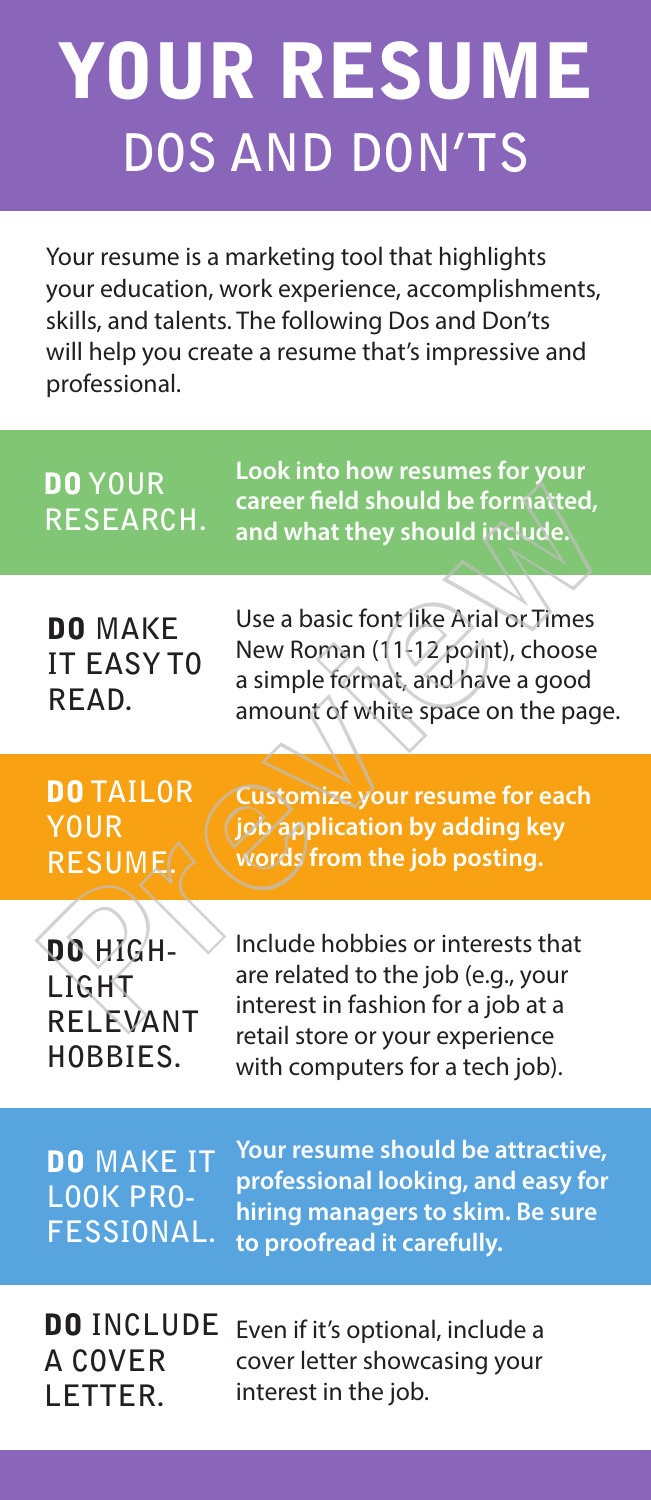| <b>DON'T</b>                                | Templates are fine to start with,                                                                                     |
|---------------------------------------------|-----------------------------------------------------------------------------------------------------------------------|
| <b>JUST USE A</b>                           | but be sure to tailor your resume                                                                                     |
| <b>TEMPLATE.</b>                            | to your job and career field.                                                                                         |
| <b>DON'T GO</b>                             | Avoid using more than one or two                                                                                      |
| <b>OVERBOARD</b>                            | fonts or a complicated/confusing                                                                                      |
| WITH THE                                    | format. You want your resume to                                                                                       |
| DESIGN.                                     | be easy-to-read at a glance.                                                                                          |
| <b>DON'T</b><br><b>USE</b><br>CLICHES.      | Listing skills like "people person"<br>or "hard worker" are overused<br>and don't tell the employe<br>much about you. |
| <b>DON'T</b>                                | If you have hobbies or interests                                                                                      |
| <b>INCLUDE</b>                              | unrelated to the job, or ones                                                                                         |
| UNRELATED                                   | that might be seen as very time-                                                                                      |
| HOBBIES.                                    | consuming, don't include them.                                                                                        |
| <b>DON'T GO</b><br><b>OVERTWO</b><br>PAGES. | If possible, create a one-page<br>resume. Be concise and<br>selective with the information<br>you choose to include.  |
| <b>DON'T</b><br>INCLUDE<br>REFERENCES.      | References should be separate<br>from your resume. "References<br>available upon request" is also<br>unnecessary.     |

#### A WORD OF ADVICE

**Don't worry if you don't have a lot of job experience or have a gap in your job history. Think about why you are right for the job and highlight your traits, talents, skills, and/or experiences that make you the perfect candidate for the position.**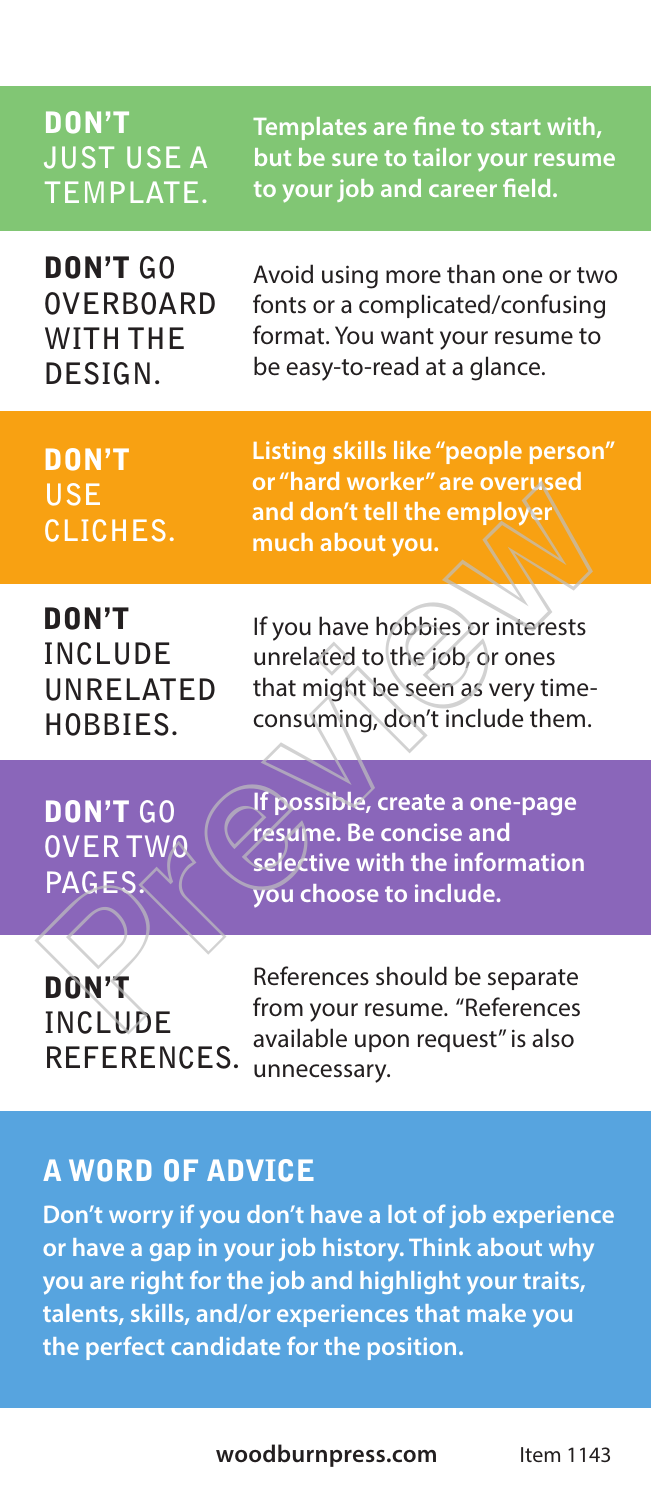# COVER LETTER **DOS AND DON'TS**

A cover letter is often your first contact with an employer, so it's very important that it portray you in a positive and professional manner. The following Dos and Don'ts will help you create cover letters that are professional and impressive.

| <b>DO TAILOR</b><br><b>YOUR</b><br>LETTER.                    | Your cover letter should be cus-<br>tomized for each job. Research<br>the company and the job so that<br>you can present yourself as the<br>ideal candidate. |
|---------------------------------------------------------------|--------------------------------------------------------------------------------------------------------------------------------------------------------------|
| D <sub>0</sub><br><b>REFERENCE</b><br>THE JOB.                | Discuss how your skills and<br>experience make you uniquely<br>qualified for the particular job to<br>which you're applying.                                 |
| <b>DO MAKE</b><br><b>IT EASKT</b><br>RÉAD.                    | Use an easy-to-read font, simple<br>language, concise sentences,<br>and short paragraphs. Keep your<br>cover letter to one page.                             |
| DO USE<br><b>KEY WORDS.</b>                                   | Whenever possible, use keywords<br>from the job posting. Avoid using<br>overused cliches.                                                                    |
| <b>DO GRAB</b><br><b>THE</b><br><b>READER'S</b><br>ATTENTION. | Explain what job you're applying<br>for, and how you learned of the<br>opening. If you were referred by<br>an employee, mention him/her.                     |
| <b>DO ALWAYS</b><br><b>INCLUDE A</b><br>LETTER.               | Include a cover letter whenever<br>you send your resume to a<br>potential employer.                                                                          |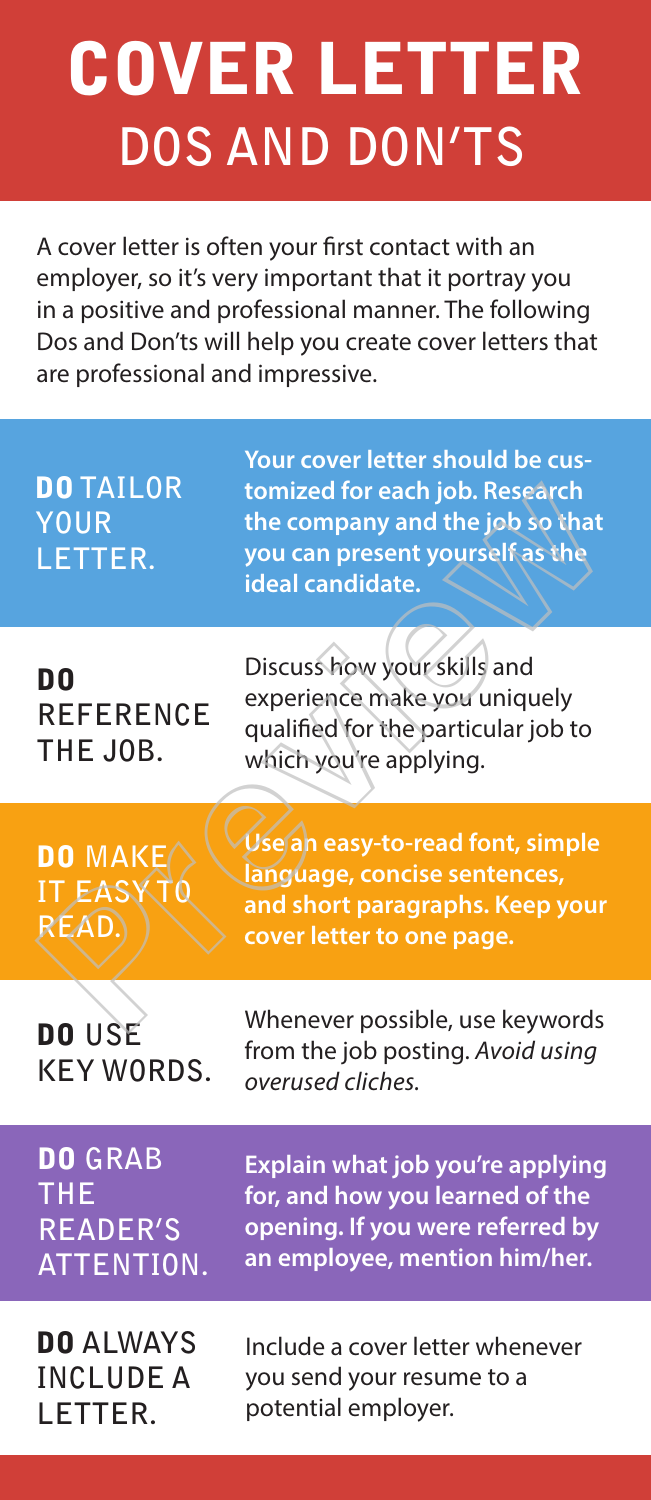| <b>DON'T USE</b><br><b>A GENERIC</b><br><b>GREETING.</b>   | Avoid "to whom it may concern."<br><b>Contact the company and ask</b><br>for the name and/or title of the<br>person your resume and cover<br>letter should be addressed to.                                  |
|------------------------------------------------------------|--------------------------------------------------------------------------------------------------------------------------------------------------------------------------------------------------------------|
| <b>DON'T JUST</b><br>SUMMA-<br><b>RIZE YOUR</b><br>RESUME. | The cover letter is your opportu-<br>nity to showcase your personality,<br>soft skills, and other traits not fully<br>captured by your resume. Use this<br>opportunity to your advantage.                    |
| <b>DON'T GET</b><br><b>TOO COM-</b><br>PLICATED.           | <b>Employers dedicate a varying</b><br>amount of time to reading cover<br>letters. Be concise and compelling.                                                                                                |
| <b>DON'T JUST</b><br><b>TALK ABOUT</b><br>YOURSELF.        | Focus on what you can contribute<br>to the company-not what they<br>can do for you. "I believe that my<br>customer service experience and<br>communication skills will make me<br>an asset to your company." |
| DON'T<br>FORGET TO<br>PROOFREAD.                           | Make sure your cover letter doesn't<br>include misspellings, grammatical<br>errors, or smudges. Proofread!                                                                                                   |
| <b>DON'T BE</b><br>ORDINARY.                               | Employers read lots of cover letters.<br>Have a strong opening and closing.<br>Have a cover letter that stands out.                                                                                          |

#### A WORD OF ADVICE

**Don't worry if you don't have a lot of job experience or have a gap in your job history. Think about why you are right for the job and highlight your traits, talents, skills, and/or experiences that make you the perfect candidate for the position.**

**woodburnpress.com** Item 1144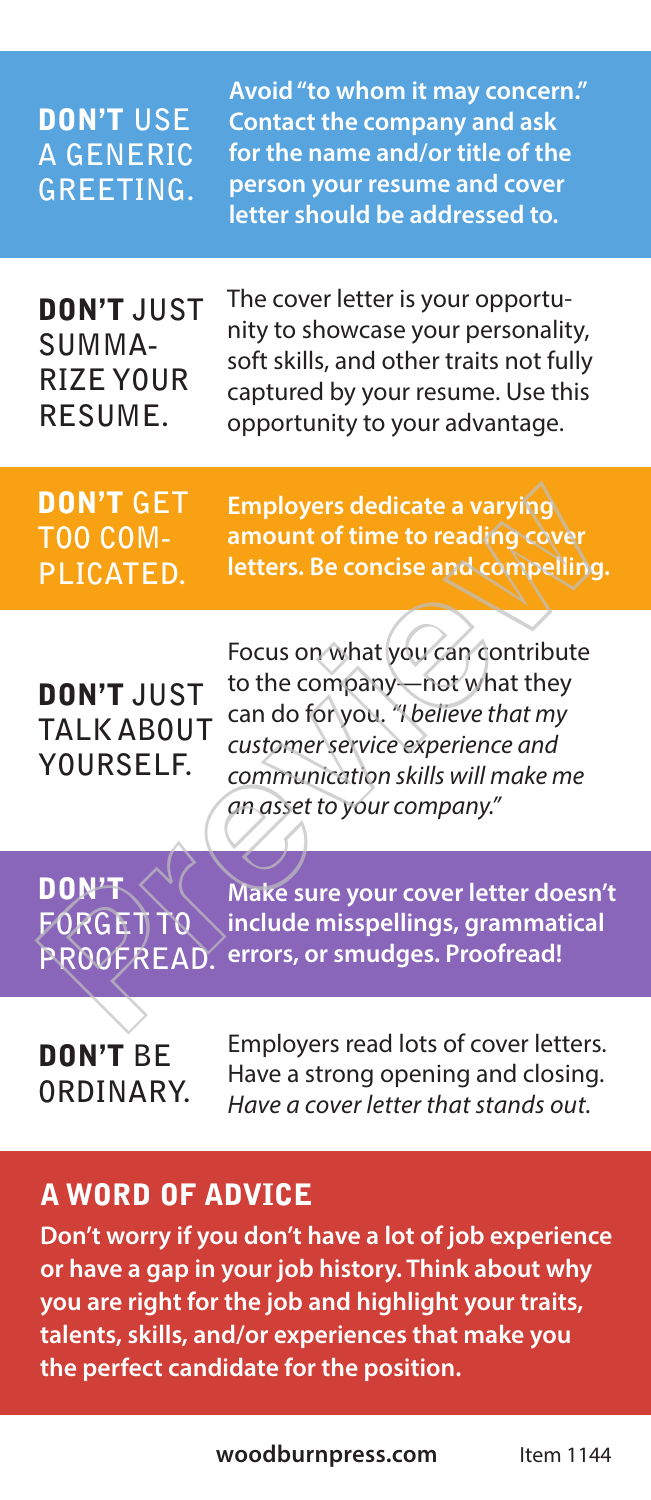### PREPARING FOR YOUR INTERVIEW



**You landed an interview! Congratulations! Now it's time to prepare. Do the following to help ensure that you have a great interview.** 

#### DO YOUR HOMEWORK

Research the company, as well as the position for which you will be interviewing. Check out the company's website, and learn about their products and services. Use this information to figure out how you would answer the question, *"Why are you interested in working here?"* which you will be interviewing. Check out the<br>company's website, and learn about their products<br>and services. Use this information to figure out<br>how you would answer the question, "Why are you<br>interested in working here?"<br>

#### PLAN YOUR ANSWERS

There are a number of common questions that are often asked in interviews. Some examples include: *Why do you feel you're qualified for this position? What are your greatest strengths? Your weaknesses? How would you describe yourself?*

Practice your answers to these and other common interview questions. Also be prepared to talk about your education, interests, previous job experience (paid and unpaid), and goals.

#### FIGURE OUT LOGISTICS

Look up the address of the interview location, as well as how to get there. Plan to leave early enough to get to your interview 10 minutes early.

#### DOS AND DON'TS ON WHAT TO BRING

Bring three copies of your resume, a notepad, and a pen. Don't bring a water bottle, an oversized purse, or another person. And before you walk into the interview, silence your phone.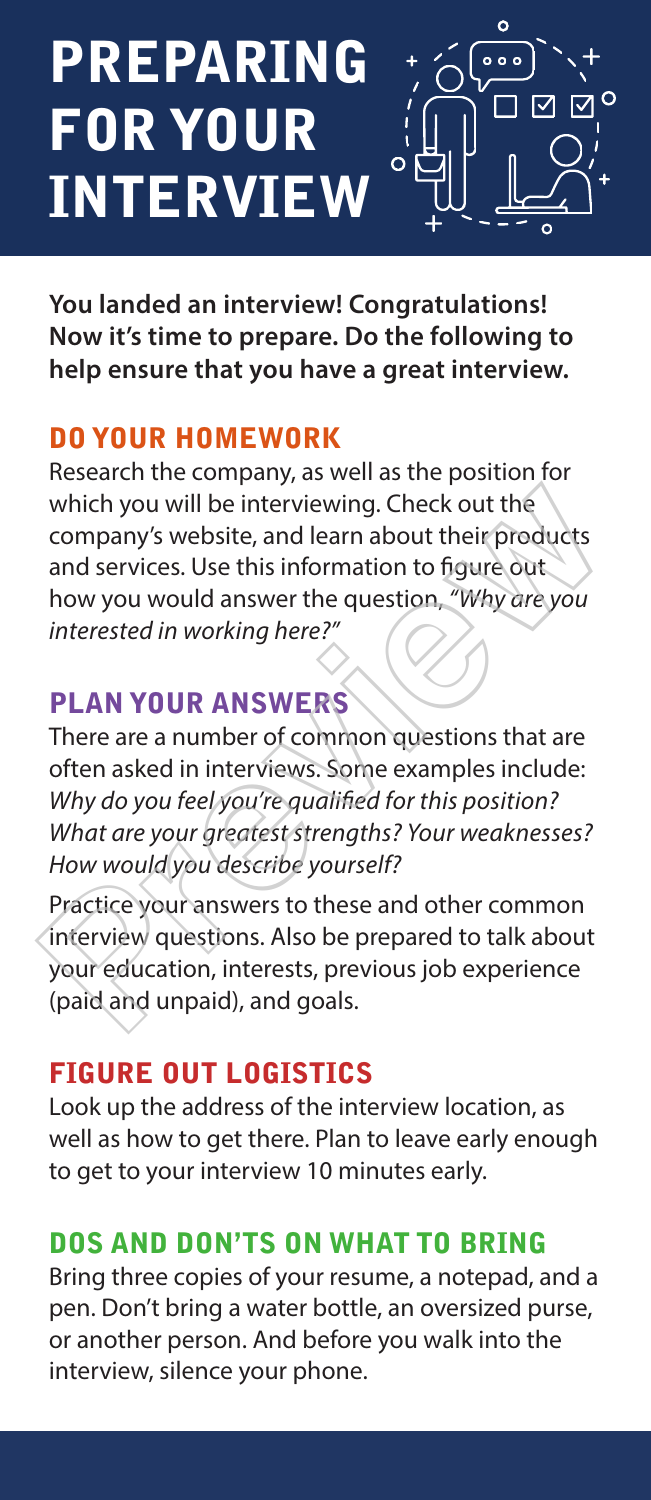#### LOOK YOUR BEST

If you walk into an interview knowing that you look good, you'll feel a lot more confident. Taking care with your appearance also shows an interviewer that this is important to you.

*To make sure you look your best, do the following.* 

Take care of the basics – hair washed and styled, hands and nails clean, teeth clean, and breath fresh. Don't wear strong perfume or cologne. If you wear jewelry, keep it simple. Make sure your shoes look professional and are free of scuffs and dirt. Keep any makeup subtle and simple. Cover visible tattoos (if possible). If you wear jewery, keep it simple.<br>
Make sure your shoes look professional<br>
and are free of scuffs and dirt.<br>
Keep any makeup subtle and simple.<br>
Cover visible tattoos (if possible).<br>
Try on your interview outfit ahead of

Try on your interview outfit ahead of time to make sure it fits properly and has no stains, tears, or missing buttons.

*You'd be surprised how a wrinkled shirt or stained tie can sabotage a qualified applicant's job chances. You have one chance to make a first impression!*

#### PLAN YOUR QUESTIONS

Most interviews end with the interviewer asking if you have any questions. Asking intelligent questions can be very impressive. It's also a good way for you to find out if a job is right for you. Here are a few ideas:

- $\blacktriangleright$  What do people like most about working here?
- $\blacktriangleright$  Are there opportunities for advancement?
- $\blacktriangleright$  When do you think you'll make a hiring decision?

*Note: Do not ask about pay, vacations, or bonuses until you're offered the job.*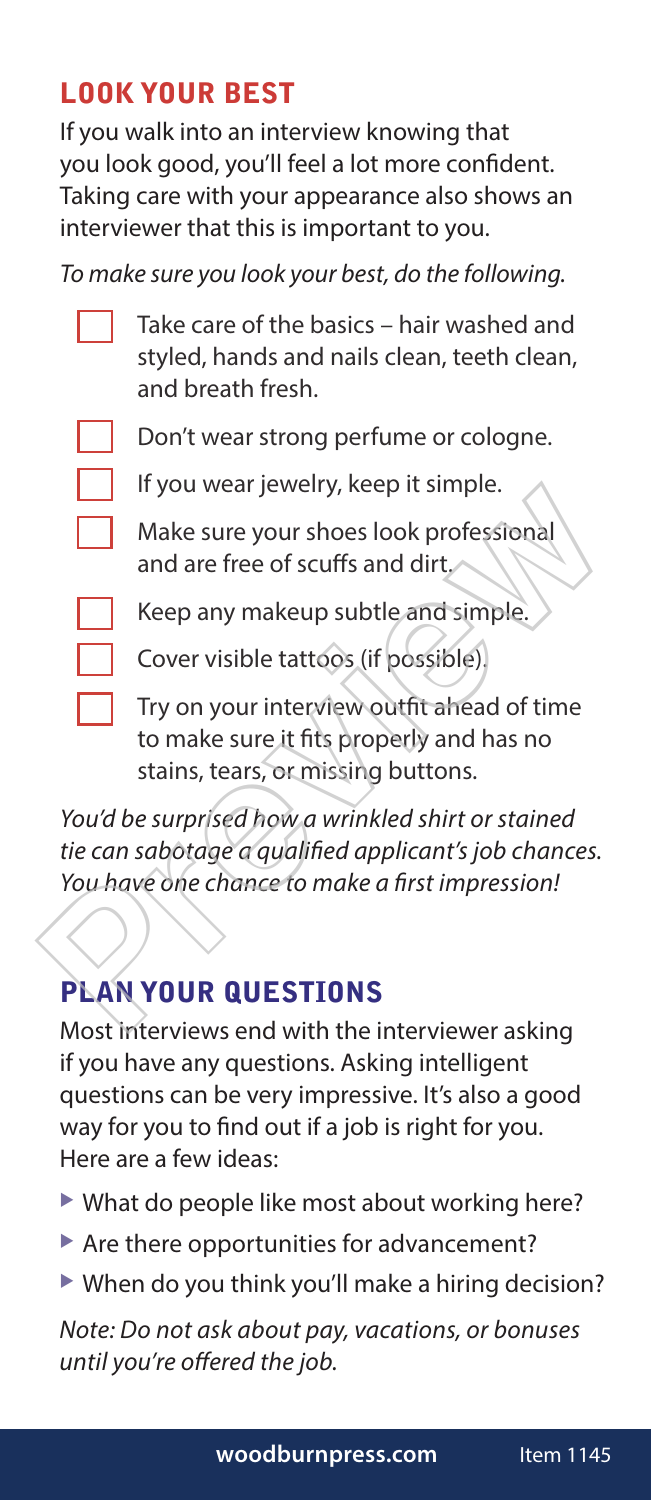# Interview **Questions**







**While all jobs and companies are different, there are a few types of questions that employers often ask during interviews. Learn about these types of questions, and think about how you might answer them at your own interview.** are a few types of questions that employers often<br>ask during interviews. Learn about these types<br>of questions, and think about how you might<br>answer them at your own interview.<br><br>**Cetting to Know You**<br>Most interviews include

#### Getting to Know You

Most interviews include a few questions designed to get to know you—and to see if you'd be a good fit for the company. Here are a few examples.

- ▶ What are your biggest strengths? Weaknesses?
- $\blacktriangleright$  How would you describe yourself?
- $\triangleright$  Why are you interested in this position?

*When asked about weaknesses, come up with something that can be seen as a positive. For example, "I really enjoy meeting new people and sometimes I spend more time talking to customers than I should."*

#### Skills-Based Questions

Skills-based interview questions pertain to your ability to do the job for which you're interviewing. For instance, someone interviewing for a retail position might be asked questions like, *What kind of experience do you have maintaining inventory?* or *What kind of customer service experience do you have?*  Before any interview, look up skills-based questions common for that career field.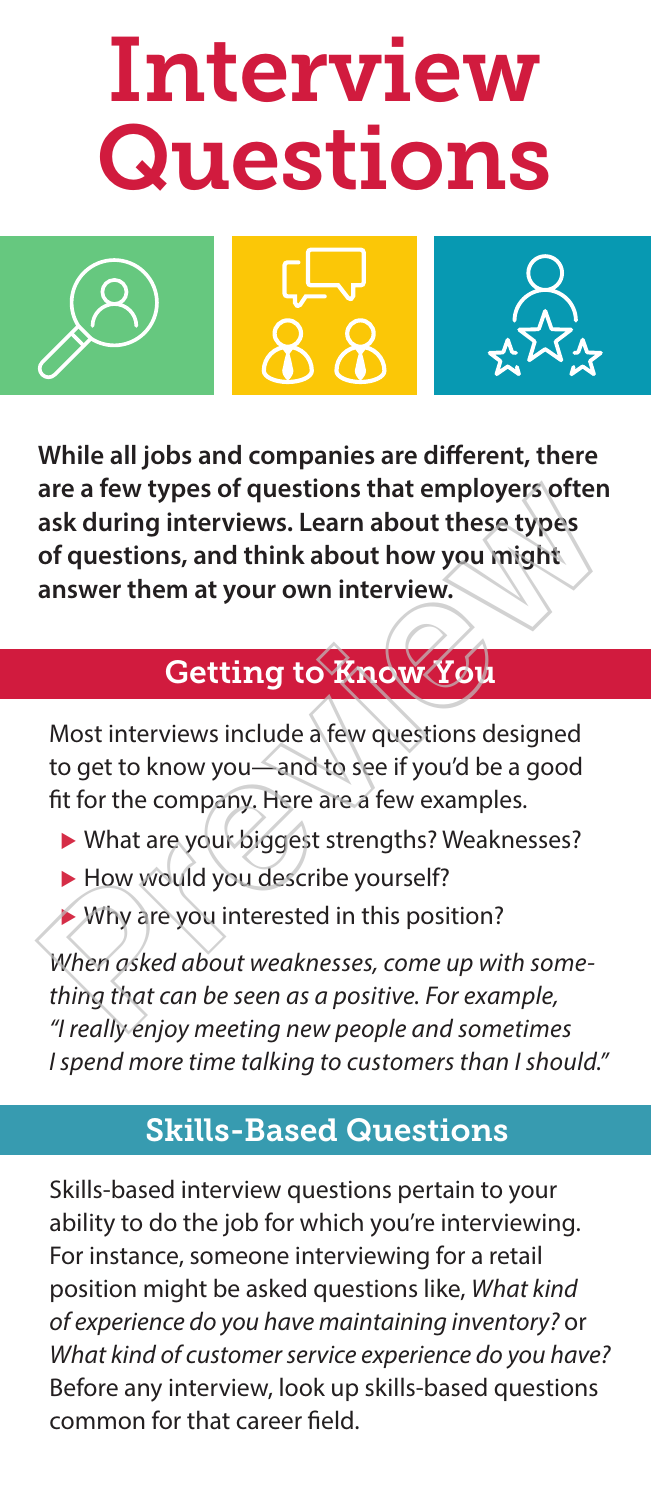#### Behavioral Questions

Behavioral questions ask you how you have handled work-related situations in the past. These questions help the interviewer understand certain traits and soft skills you might have, such as trustworthiness, communication, and problem-solving.

The following are some examples of common behavioral-type interview questions.

- $\blacktriangleright$  Tell me about a time you dealt with a challenging situation.
- $\blacktriangleright$  Tell me about a goal you set and achieved.
- $\blacktriangleright$  Talk about a time you made a mistake.

When answering behavioral questions, remember **STAR**: **S**ituation, **T**ask, **A**ction, **R**esult. First, describe the background, such as where you were working at the time. Then clearly describe the task you were faced with. Next, talk about what you did—and then discuss the (preferably positive) end results. If the end result wasn't positive, talk about how much you learned from the experience. Fiell me about a goal you set and achieved<br>
Fiell me about a time you made a mistake.<br>
When answering behavioral questions, remember<br> **STAR:** Situation, Task, Action, Result, First, describe<br>
the background, such as where

#### Situational Questions

Situational questions give interviewers insights into how you would handle hypothetical work-related situations. Here are some examples.

- $\blacktriangleright$  What would you do if you were asked to perform a task you'd never done before?
- $\blacktriangleright$  How would you handle an angry customer?
- $\blacktriangleright$  How would you handle receiving criticism from a boss or co-worker?
- $\blacktriangleright$  What would you do if you weren't satisfied with an aspect of your job?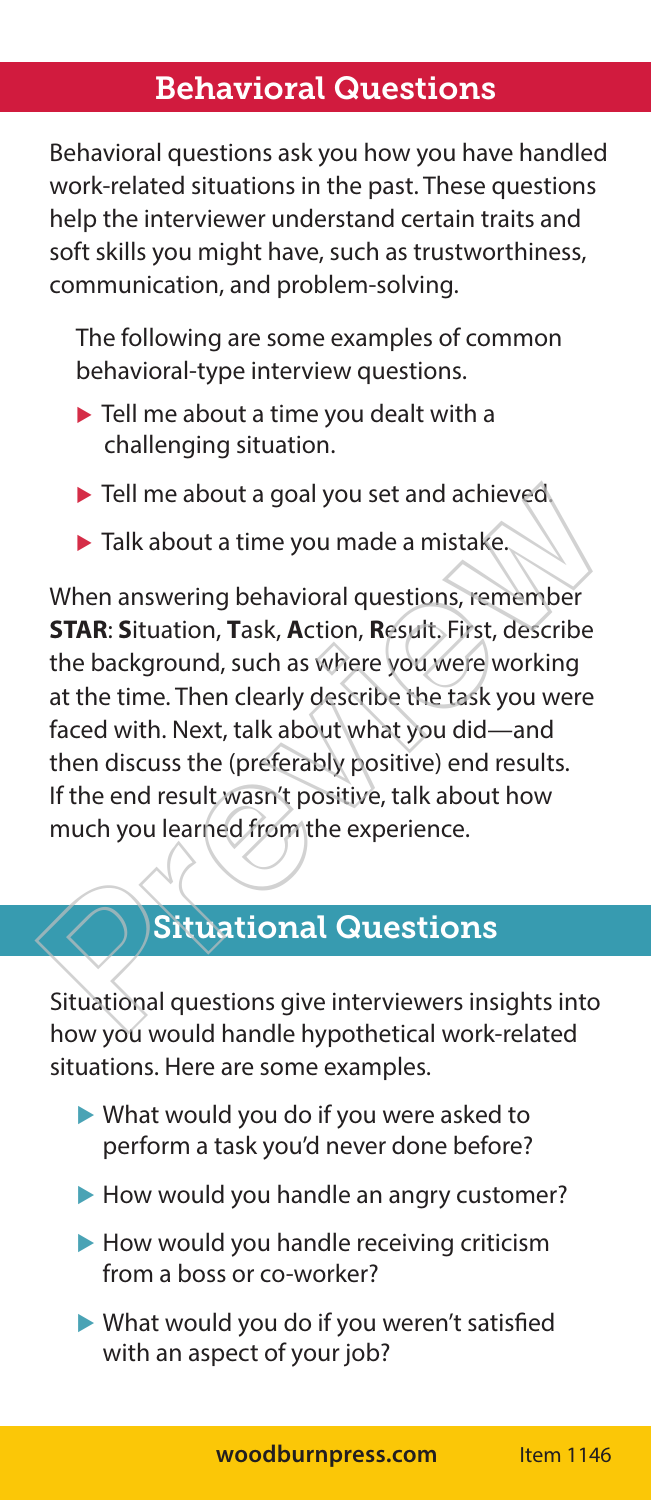### Interview Follow-Up Dos and Don'ts

**So you've completed your job interview. Now what? The period of time directly after your interview can play a crucial role in landing the job you want.** 

**Here you'll find Dos and Don'ts on what you can do after an interview to impress any employer.**

DO send a thank you note. Handwritten is best, but if that won't work, an email will suffice. Thank the interviewer for taking the time to meet with you.

 $D_0$  use your thank you note to reiterate your interest in the position and to briefly highlight your skills. Keep your thank you note short and concise. From the Handwrithesist, but if that<br>
you note to reiter<br>
ten is best, but if that<br>
won't work, an email<br>
will suffice. Thank<br>
the interviewer for<br>
taking the time to<br>
meet with you.<br> **DO** follow up again<br>
if you haven't h

DO follow up again if you haven't heard back within a week or two. You might send a follow-up email asking if they need anything else from you.

DO alert your references that you have completed an interview, and that they may be contacted. Remind them of the job and your potential role.

**DO** be patient. Companies often need a certain amount of time to complete their interviews, contact references, and consider their decision.

Do connect with your interviewer on **LinkedIn**. Even if you don't get hired, keep the potential connection going. You never know where your next job lead might come from.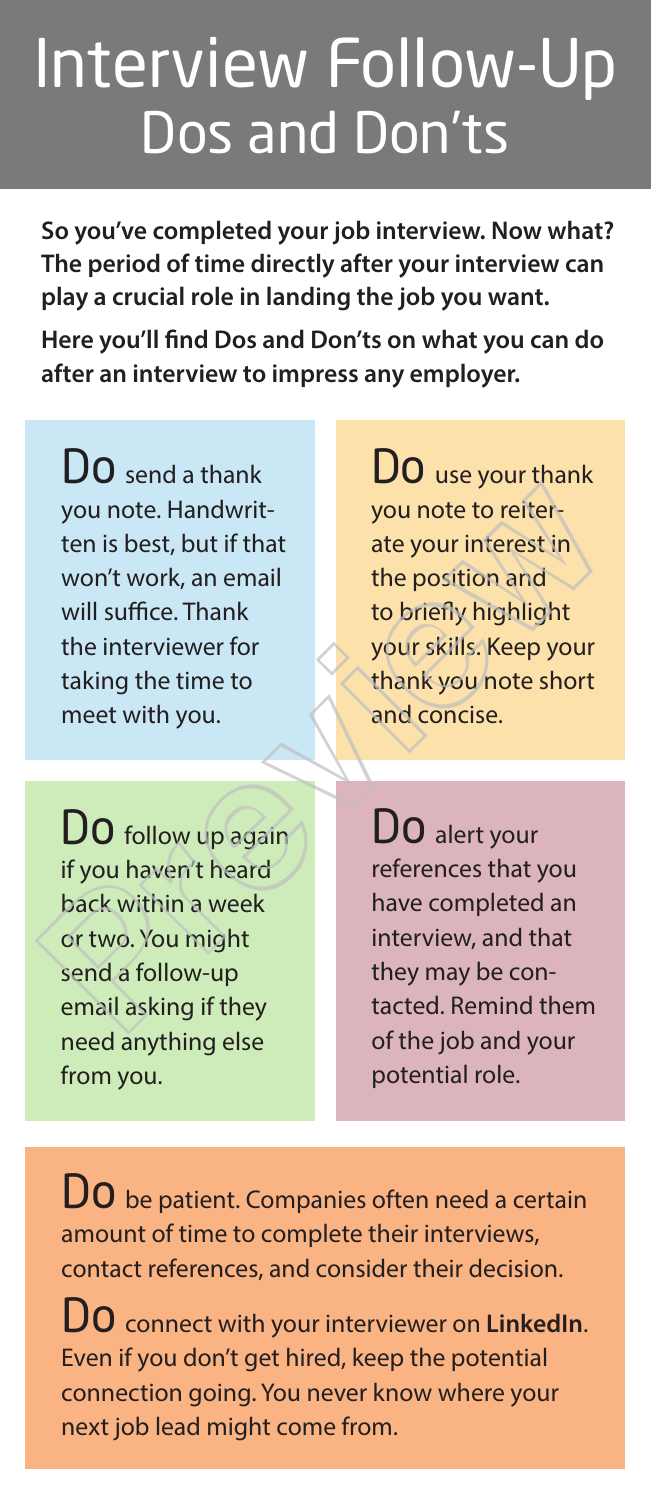Don't forget to thank each interviewer individually. If you were interviewed by more than one person, send each a personalized thank you note.

Don't have any spelling, grammar, or punctuation errors in written follow-ups. Written follow-ups should be proofread, polished, and professional.

Don't be too aggressive or persistent. If you have not heard back after two or three follow-ups, start focusing your job hunt elsewhere.

Don't burn any bridges. If you don't get the job, accept it gracefully. They may consider you for a position later. Always impress others with your professionalism. **DON't** be<br>
too aggressive or<br>
persistent. If you<br>
have not heard back<br>
after two or three<br>
follow-ups, start<br>
focusing your job<br>
to get the job, accept it<br>
gracefully. They may<br>
consider you for a<br>
follow-ups, start<br>
focu

Don't stop your job search. Even if you feel really good about an interview, keep your job search going.

Don't get discouraged. Sometimes you never hear back after an interview. You might not know why you didn't get the job, or what you could have done differently.

While this can be discouraging, it's extremely common. Just tell yourself that it wasn't meant to be and keep looking!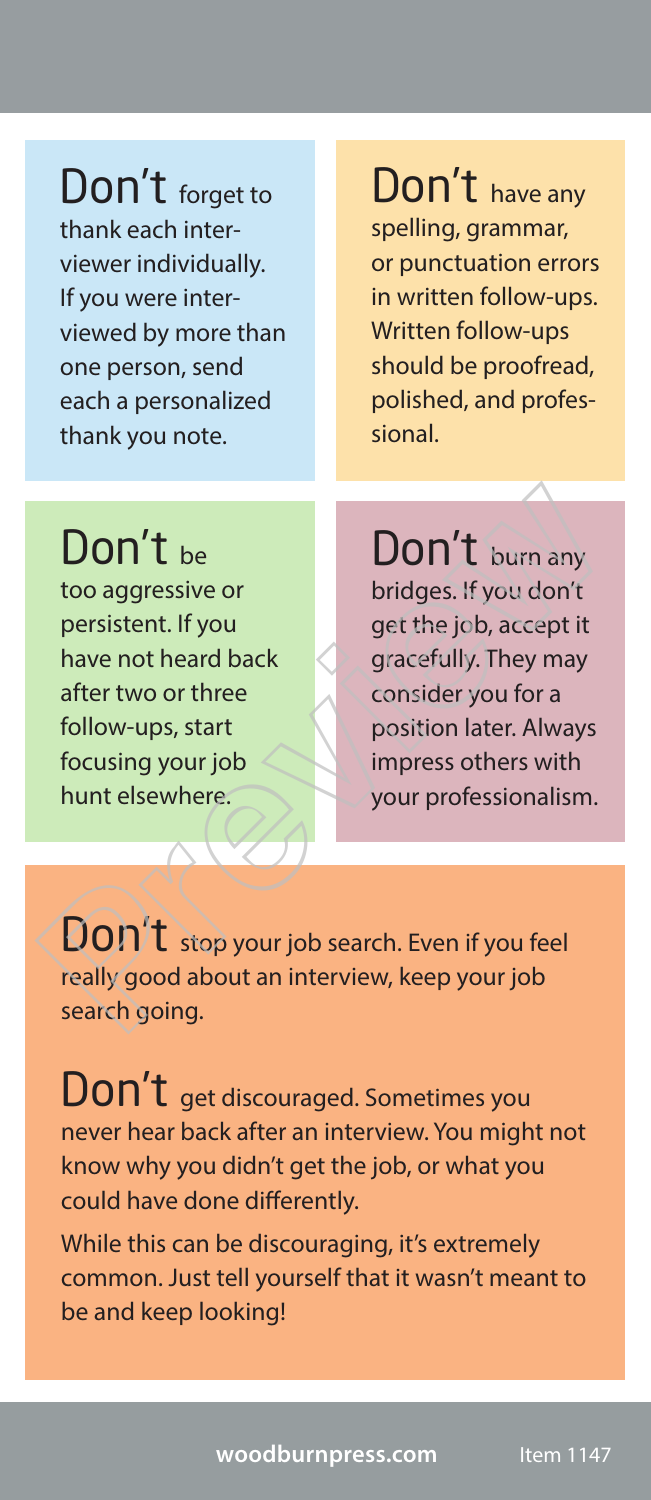### **Ways to Get the Most Out of Career Fairs TOP 10**

*A career or job fair is an opportunity for you to impress recruiters and employers with your preparation, confidence, and enthusiasm. Here are ten tips to help you prepare for, and get the most out of, a career or job fair.*

#### **1. Find out who will be there**

If you're able, find out which employers will be there. You can then research the companies and make a list of the employers you definitely want to talk to. 1. Find out who will be there<br>
If you're able, find out which employers will be<br>
there. You can then research the companies and<br>
make a list of the employers you definitely want<br>
to talk to.<br>
2. Fine tune your resume<br>
Use

#### **2. Fine tune your resume**

Use this opportunity to polish, update, and tailor your resume to include things that will impress the employers you want to see.

#### **3. Print your resume**

Print hard copies of your resume to hand out to employers. Have a folder to carry your resumes, and pen and paper for notes. Make sure your resumes stay flat, neat, and professional looking.

#### **4. Dress to impress**

Select an outfit to wear that's comfortable, stylish, and appropriate for the industry you're trying to get into. Dress like you're going for an interview. Be sure to try on and clean your outfit before the day of the fair. And finally, make sure your shoes are comfortable to walk and stand in.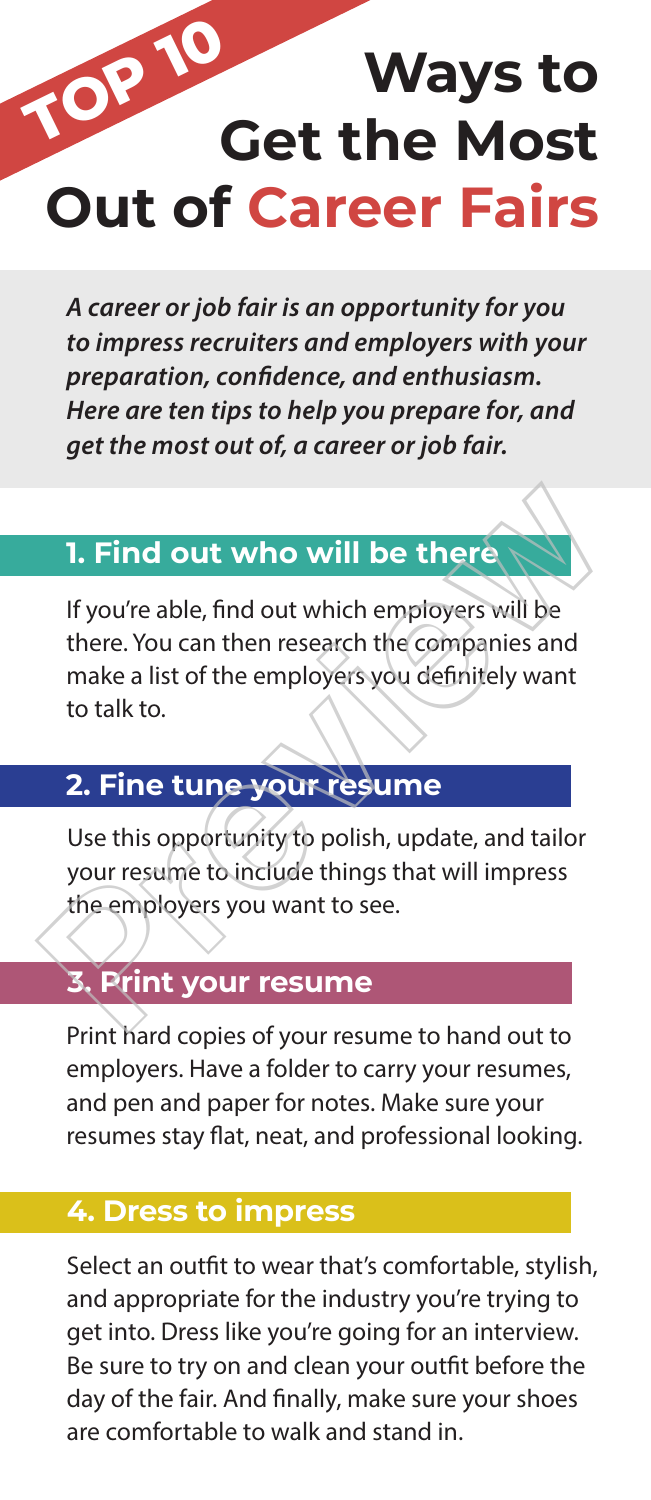#### **5. Make a list of questions**

Once you figure out which employers you want to see, come up with a list of specific questions you want to ask them. Asking intelligent questions will make you appear engaged and prepared.

#### **6. Rehearse your elevator pitch**

Your elevator pitch is a short speech that quickly sums up who you are and your professional goals. Practice it so it sounds natural and engaging.

#### **7. Arrive early**

Arrive early enough to make sure you see everyone you want to see. This will also make you appear eager and enthusiastic to employers.

#### **8. Be confident**

As you approach each table, smile. Be friendly and confident. Introduce yourself, give your elevator pitch, and go with the flow. A career fair is not the time to be shy and withdrawn. 7. Arrive early<br>
Arrive early<br>
Arrive early enough to make sure you see<br>
everyone you want to see. This will also make<br>
you appear eager and enthusiastic to employers.<br>
8. Be confident<br>
As you approach each table, smile. B

#### **9. Take action**

If you engage with an employer and are interested in the company, take action. Ask if you can complete an application or come in for an interview.

#### **10. Follow up**

Gather contact information for each employer you speak to and follow up with a thank you note. Thank them for their time, and remind them of your interest in their company. Make yourself stand out!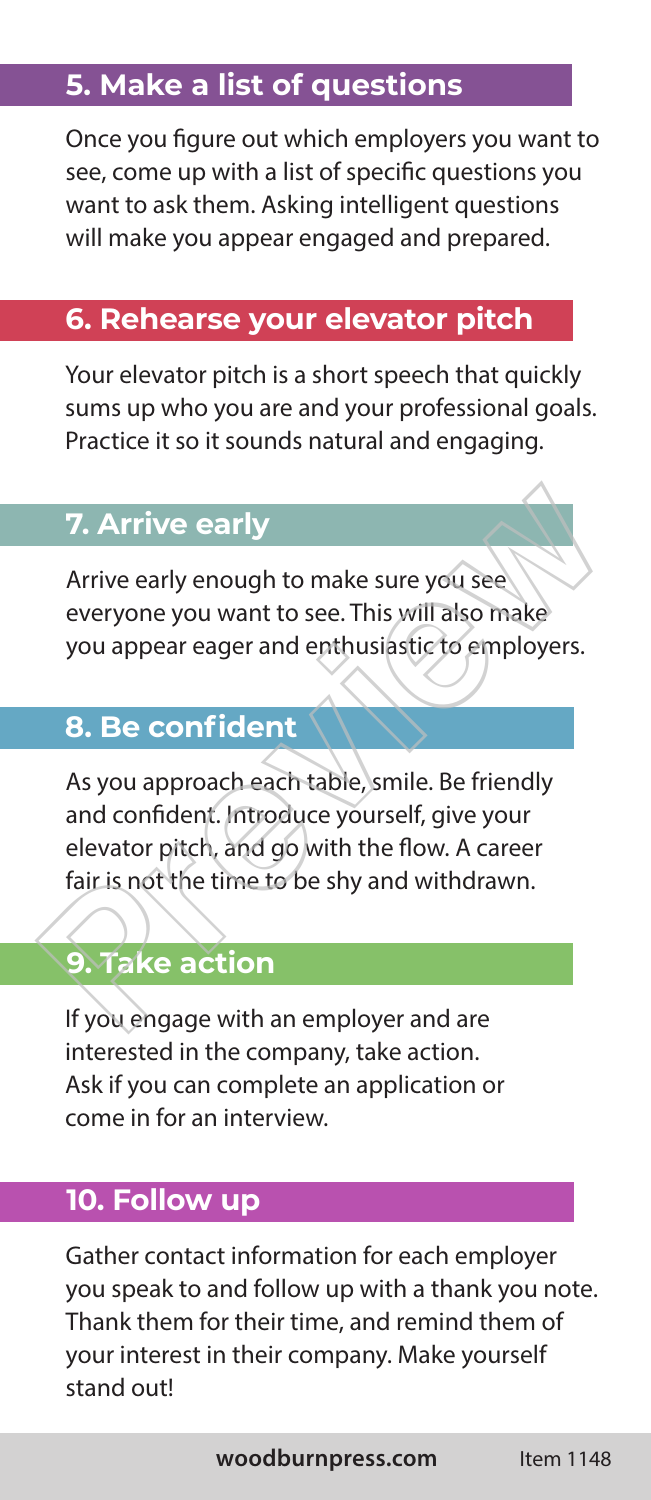# **Internships**

**Job postings often state** *"1-2 years of work experience preferred."* **Even when experience isn't preferred or required, college students and recent graduates often find themselves competing with experienced candidates.** 

**The solution, of course, is to obtain relevant work experience before you enter the job market.** *That's where an internship comes in.*

#### **What is an internship?**

An internship allows you to "test drive" a career. It's a temporary job that provides an inside look at an occupation, company, and industry—while helping you determine if a prospective career is right for you. What is an internship?<br>
An internship allows you to "test drive" a career.<br>
It's a temporary job that provides an inside look<br>
at an occupation, company, and industry—while<br>
helping you determine if a prospective career is

#### **Do internships pay?**

Some internships pay, and some do not. But it's important to remember that whether or not an internship pays doesn't impact the quality of the internship opportunity.

#### **Are all internships the same?**

No! Some companies and businesses use interns for "cheap labor," giving them menial tasks that do not contribute to their professional skill set. Ideally, an internship should provide you with relevant work experience, and give you the opportunity to improve your skills.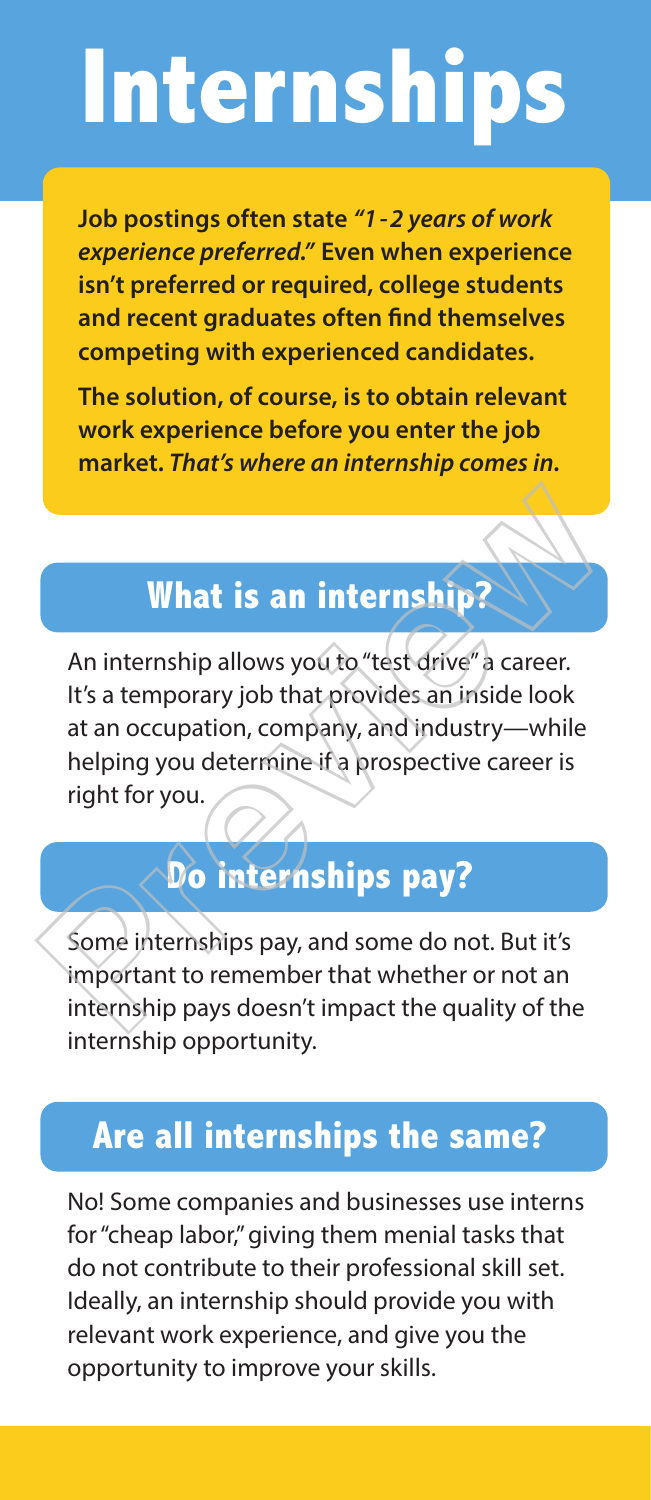#### **Landing an Internship**

Looking to find an the internship that will be right for you? Check out the tips below to get started.

- **Consider your interests and qualifications.** Think about what kind of internship is going to be a good fit for your skills, experience, and interests—and about what kind of internship will help you achieve your career goals.
- ▶ Start early. Many internship sites recruit and hire summer interns as early as late fall.
- **Think broadly.** Don't narrow your focus too much. Internships are about exploring and gaining experience in an area of interest.
- **Network.** Make sure the people in your network know that you are looking for an internship.
- ▶ Go online. Websites like Internships.com,  **Glassdoor.com**, and **LinkedIn.com** are great places to start your internship search.

*Many organizations use their internship programs as a means of screening and preparing students for full-time positions upon graduation. In fact, it's common for organizations to offer full-time positions to their most successful interns.*  • Think broadly. Don't narrow your focus toomuch. Internships are about exploring and<br>gaining experience in an area of interest.<br>• Network. Make sure the people in your<br>network know that you are looking for an<br>internship.

**Remember...there are many valuable and relevant non-internship positions out there as well. For instance, a prospective social worker might volunteer at a local social service agency. A budding web designer could develop a freelance web-development business.** *Find what works for you.*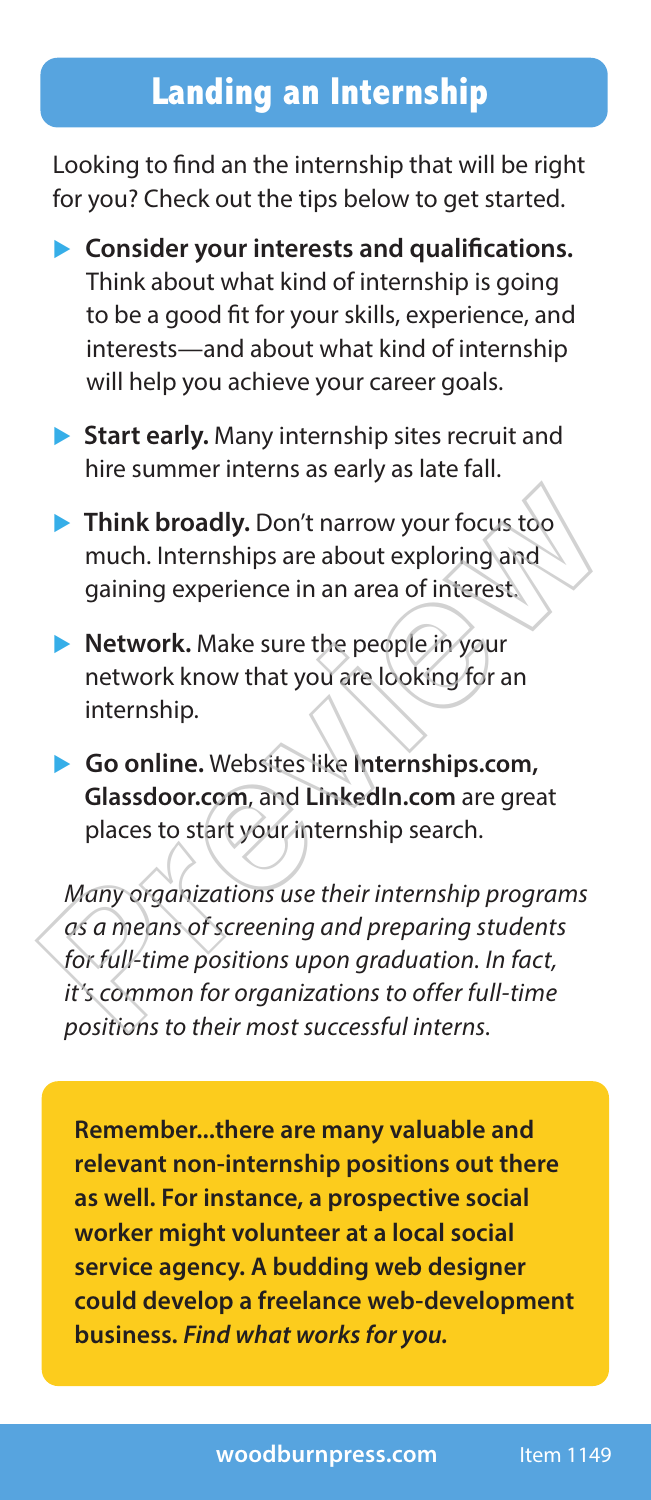### DRESS FOR SUCCESS A GUIDE TO BUSINESS ATTIRE

*Whether you're interviewing for a job or following a dress code set by your employer, appearances matter! It always pays to look your best!* 

#### WHAT IS BUSINESS ATTIRE?

*Business attire is whatever you are expected to wear at a job.* What's considered appropriate attire varies from industry to industry, and job to job; however, there are a few standards that apply no matter where you work.

#### TYPES OF BUSINESS ATTIRE

Business attire can range from very formal to very casual, depending on the business and situation. Here is a quick reference guide to the different types of business attire.

- $\triangleright$  CASUAL: Casual business attire can be described as most people's everyday wardrobe. This can include jeans, T-shirts, or open-toed shoes, though when worn in a business setting, these clothes should still be clean and in good shape. The strain industry to industry, and job to job,<br>however, there are a few standards that apply<br>no matter where you work.<br>THES OF BUSINESS ATTIRE<br>Business attire can range from very formal to very<br>casual, depending on the b
	- **BMART CASUAL:** Smart casual dress is similar to Casual in its flexibility, but with a "step up" in neatness. For instance, smart casual dress may include jeans with a button down shirt rather than a T-shirt.
	- **BUSINESS CASUAL:** This is the most common type of business attire. Business casual often includes dress pants (khakis or slacks) or skirts, button down or collared shirts, and closed-toed shoes. Business casual is a safe choice if you're not sure about the dress code.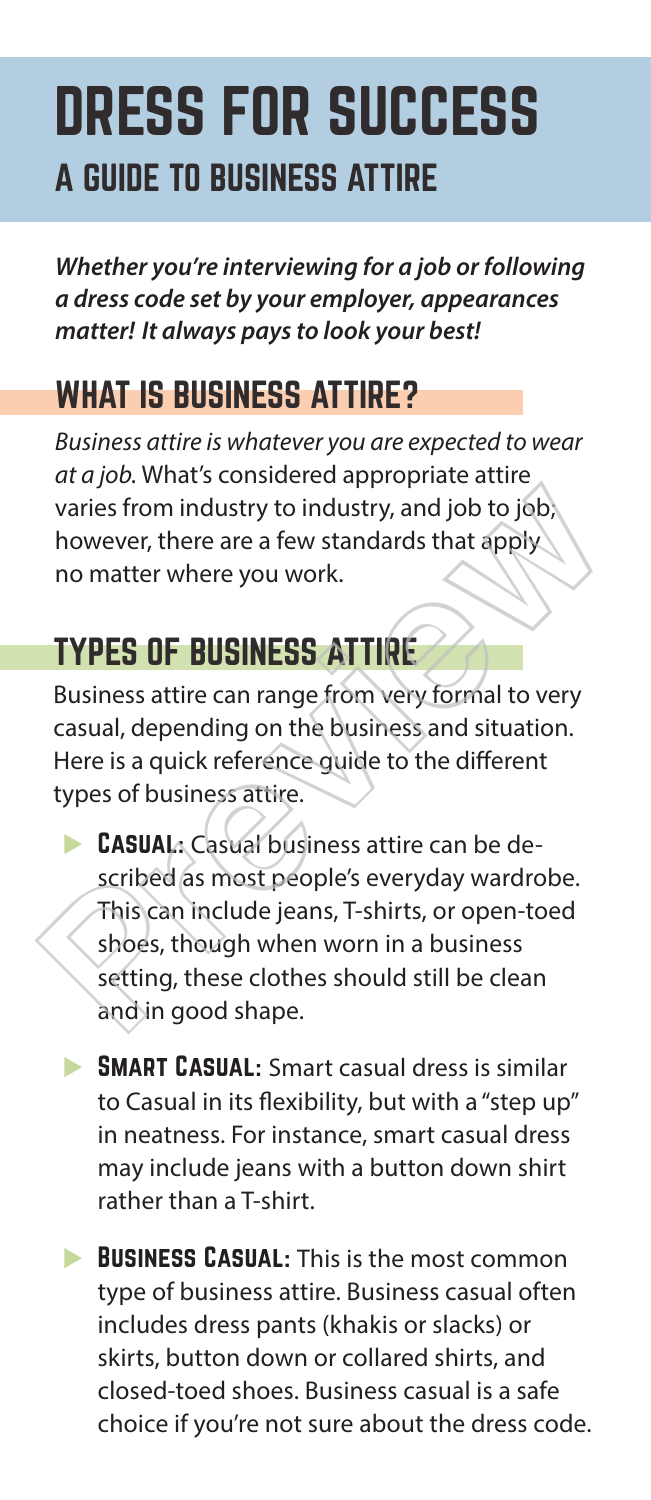- **BUSINESS PROFESSIONAL: Business professional** attire is common in businesses that have a stricter dress code. Business professional attire typically includes a suit and tie for men and a suit or blazer and blouse with slacks or skirt for women.
- **BUSINESS FORMAL:** Similar to "black tie," business formal dress is typically reserved for formal settings, such as award ceremonies, galas, and other evening events.

#### DRESSING FOR AN INTERVIEW

When you're dressing for a job interview and aren't sure of the dress code, it's generally best to err on the side of formality. This typically means business professional attire, though in many industries, business casual is acceptable. Casual and smart casual are never acceptable for interviews. When you're dressing for a job interview and<br>aren't sure of the dress code, it's generally best to<br>err on the side of formality. This typically means<br>business professional attire, though in many in-<br>dustries, business casu

#### DRESS FOR SUCCESS DON'TS

- Don't wear too much jewelry or make-up.
- $\triangleright$  Don't wear clothes that are tight, revealing, or suggestive.
	- Don't wear too much perfume or cologne.
	- Don't wear clothes with controversial messages.

#### WHEN IN DOUBT, FOLLOW THE CROWD.

**Observe how others in the workplace dress, and apply your own style and preferences to this type of dress. If you're looking to move up in the company, pay attention to how those in the levels to which you aspire dress, and make an effort to look the part.**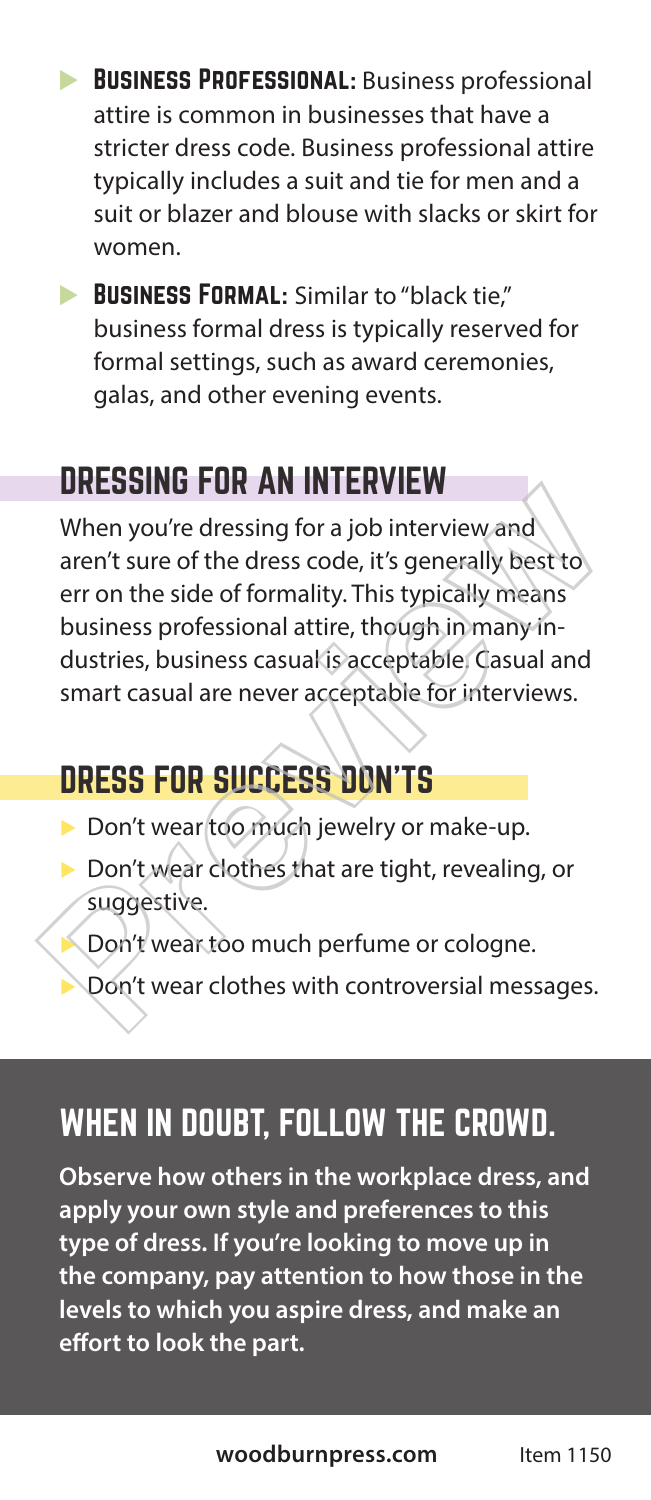# **What Are Employers Looking For?**

**What employers look for in a candidate varies from industry to industry, and from job to job. There are, however, a few common traits and soft skills that most employers look for.** 

*Which ones do you have?*

**Problem-solving skills:** Employers want

employees who can confidently take on a challenge and figure out the best way to tackle it without getting discouraged.

**Ambition:** Having plans and goals for the future tells employers that an applicant values growth and hard work.

**Digital literacy:** More than just computer skills (although they're important), digital literacy means anything from being comfortable doing research online to being able to quickly learn whatever software or apps the company regularly uses. Which ones do you have?<br>
Problem-solving skills: Employers want<br>
employees who can confidently take on a challenge<br>
and figure out the best way to tackle it without<br>
getting discouraged.<br> **Ambition:** Having plans and goals

**Leadership skills:** Being able to motivate others, take initiative, and make smart decisions are qualities employers value and look for.

**Flexibility:** Employers want employees who are able to adapt to different situations, tasks, and people. Being flexible means being comfortable with change and open to new ideas.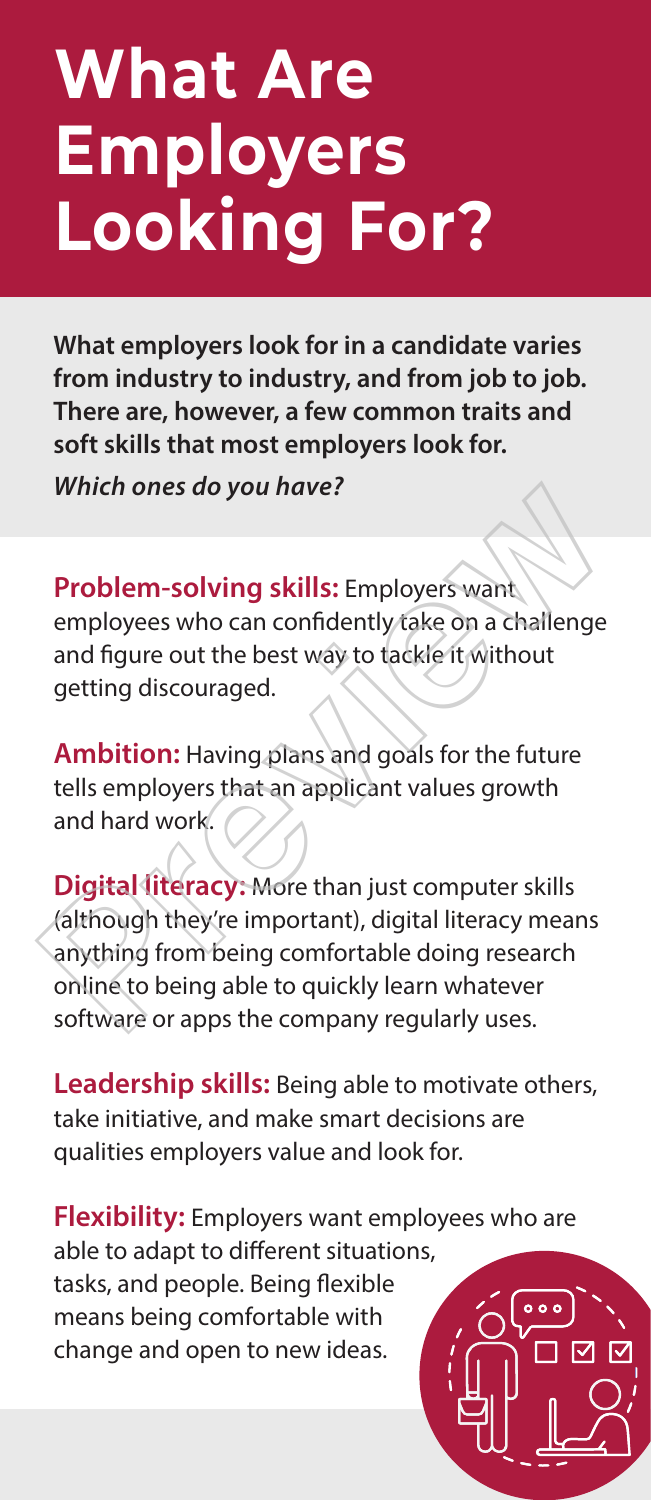**Communication skills:** All jobs require communication skills, and employers are looking for people who are good at listening, speaking, writing, negotiating, and providing customer service. Employees with these skills are also typically the ones who advance through the ranks.

**Cultural competence:** We live in an increasingly diverse society, and job applicants are at a distinct advantage when they can demonstrate their knowledge of and sensitivity to diverse peoples, cultures, and values.

**Good character:** Having good character means being the type of person others can rely on, and want to be around. Examples of character traits employers often look for include: Preview and values.<br> **Good character:** Having good character means<br>
being the type of person others can rely on, and<br>
want to be around. Examples of character traits<br>
employers often look for include:<br>
<br> **Preview by Previe** 

- $\blacktriangleright$  Dependability  $\blacktriangleleft$  Honesty
- 
- $\blacktriangleright$  Respectfulness  $\blacktriangleright$  Optimism
- $\blacktriangleright$  Resilience  $\blacktriangleright$  Self-control

**Think about it!** Which traits and skills do you need to develop further? What can you do to develop them?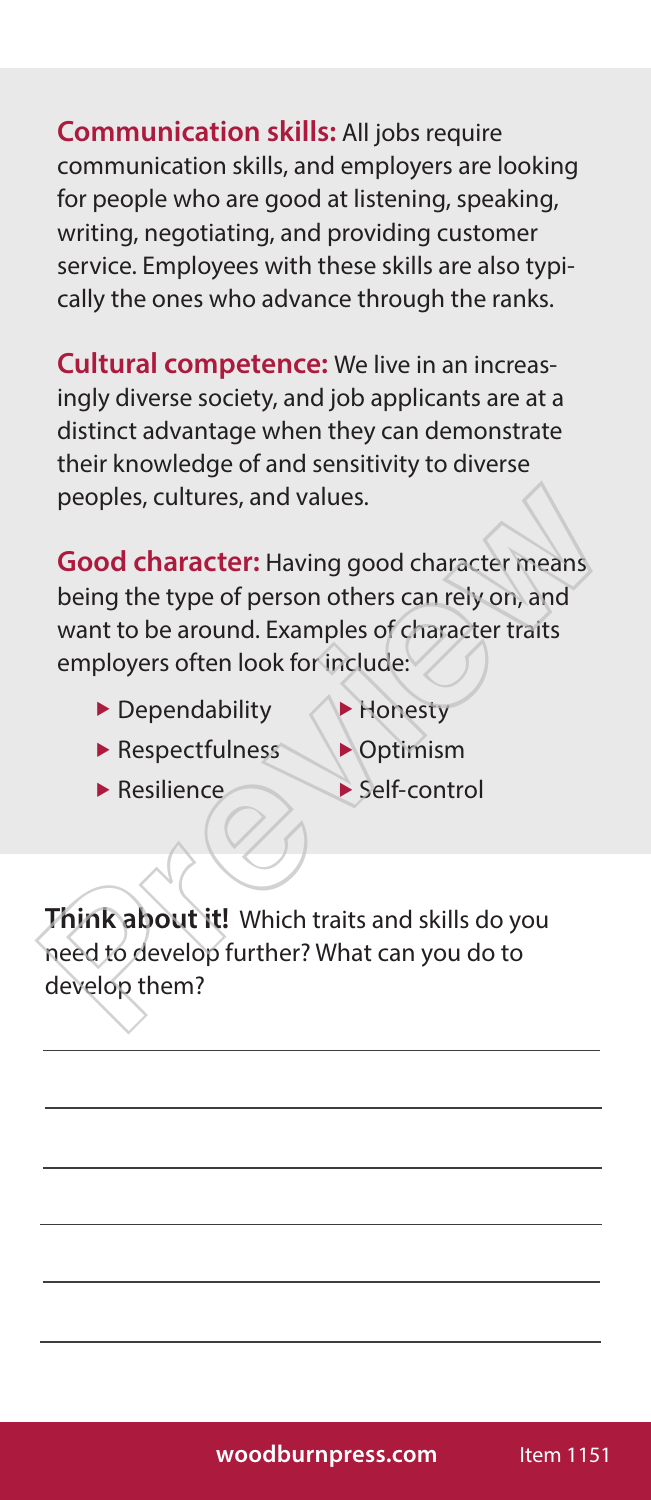# **Elevator Pitch**

#### **An elevator pitch is a quick synopsis of your background, skills, accomplishments, and goals. A good elevator pitch lasts no longer than a 30-second elevator ride.**

With regard to job hunting, an elevator pitch allows you to introduce yourself to recruiters and employers in a clear and confident manner.

Here are tips for writing your own elevator pitch.

#### **Give a brief background.**

Consider what information will be the most interesting and relevant to your listener (e.g., your education, work experience), and give a quick recap of who you are.

#### **Share your skills.**

Focus on what you excel at and how your skills will help the company reach their goals. These can be soft skills (e.g., problem solving, communication) and/or hard skills (e.g., social media, programming, writing). Give a brief background.<br>
Consider what information will be the most<br>
interesting and relevant to your listener<br>
(e.g., your education, work experience),<br>
and give a quick recap of who you are.<br> **Share your skills.**<br>
Focus

#### **Mention your goals.**

These don't need to be specific, but they should be goals you can achieve at their company. For example, "I'm looking for an opportunity to use my marketing skills to help a business grow."

#### **Here's an example.**

My name is Claire, and I just graduated from Great Oak University with a degree in English. I was the editor-in-chief for the Great Oak University newspaper and I've maintained my own blog for five years. Both have helped me build my knowledge of publishing. I'm now looking for an opportunity to use my print and digital media skills in the business world.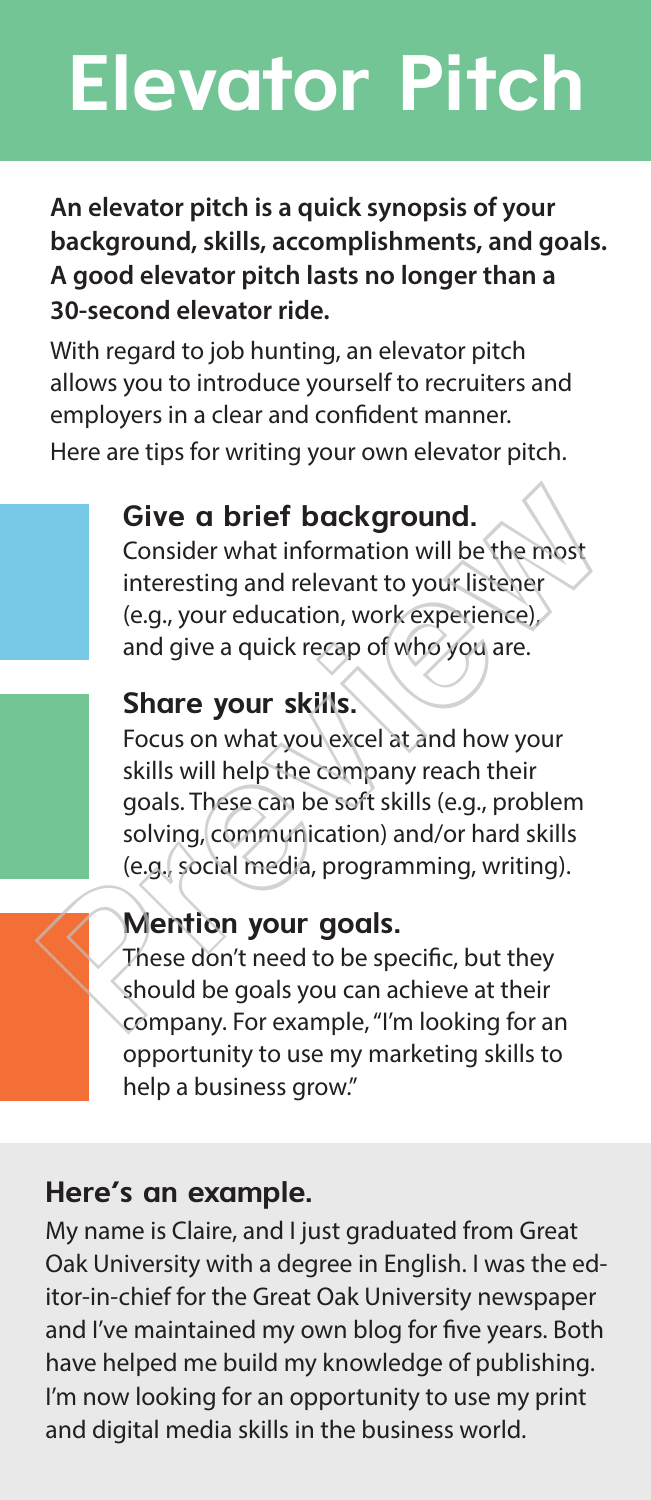### **Write Your Own**

Use the space below to write your own elevator pitch. You should, of course, be aware of your objective and adapt it to the situation.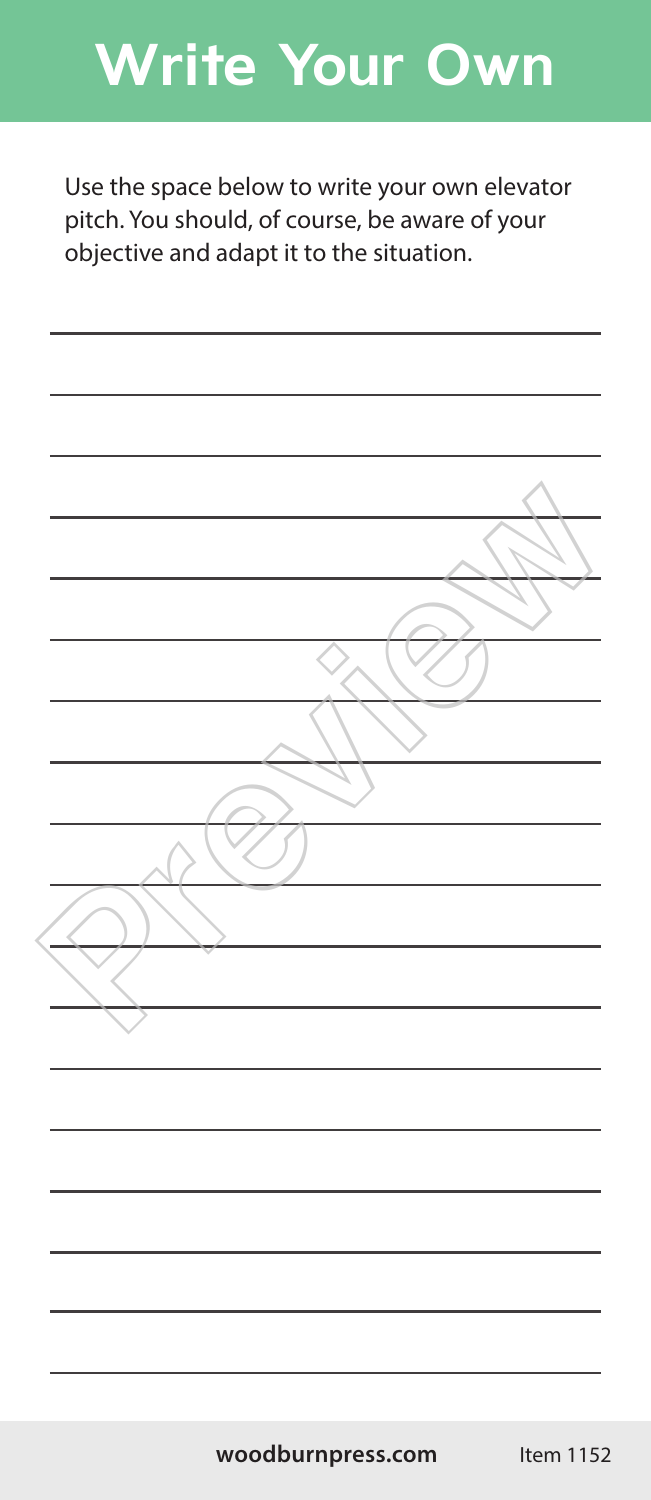# **Benefits Basics**

*Benefits are "perks" employers offer to attract and keep quality employees. Benefits vary from job to job, so when you're looking for employment, it's important to know which benefits are the most important to you.* 

#### Common Types of Benefits

While benefits vary, the following are the most common full-time job benefits.

**Health insurance** is a common benefit offered by employers; however, health insurance plans are not all the same. Plans vary greatly in what they cover, and in the percentage of the cost companies pay. If health insurance is important to you, find out if a prospective employer offers this benefit, and if they do, find out what it covers and what you're required to pay. While benefits vary, the following are the most<br>common full-time job benefits.<br> **Preview in Figure 1** Health insurance is a common benefit offered<br>
by employers; however, health insurance plans<br>
are not all the same. Plans

Paid time off (PTO) is a bank of days employees can use for vacation, illness, and/or personal time. For example, a full-time employee may be given 15 paid days off a year, in addition to the holidays observed by the company.

- **Short- and long-term disability** benefits provide employees with a percentage of their salary if they are injured or ill and can no longer do their job.
- **Retirement plans** are a common benefit. For example, if your employer offers a 401(k) plan, you can invest part of your wages in a retirement account. There are tax advantages and sometimes employers will match your contribution—which is like getting free money.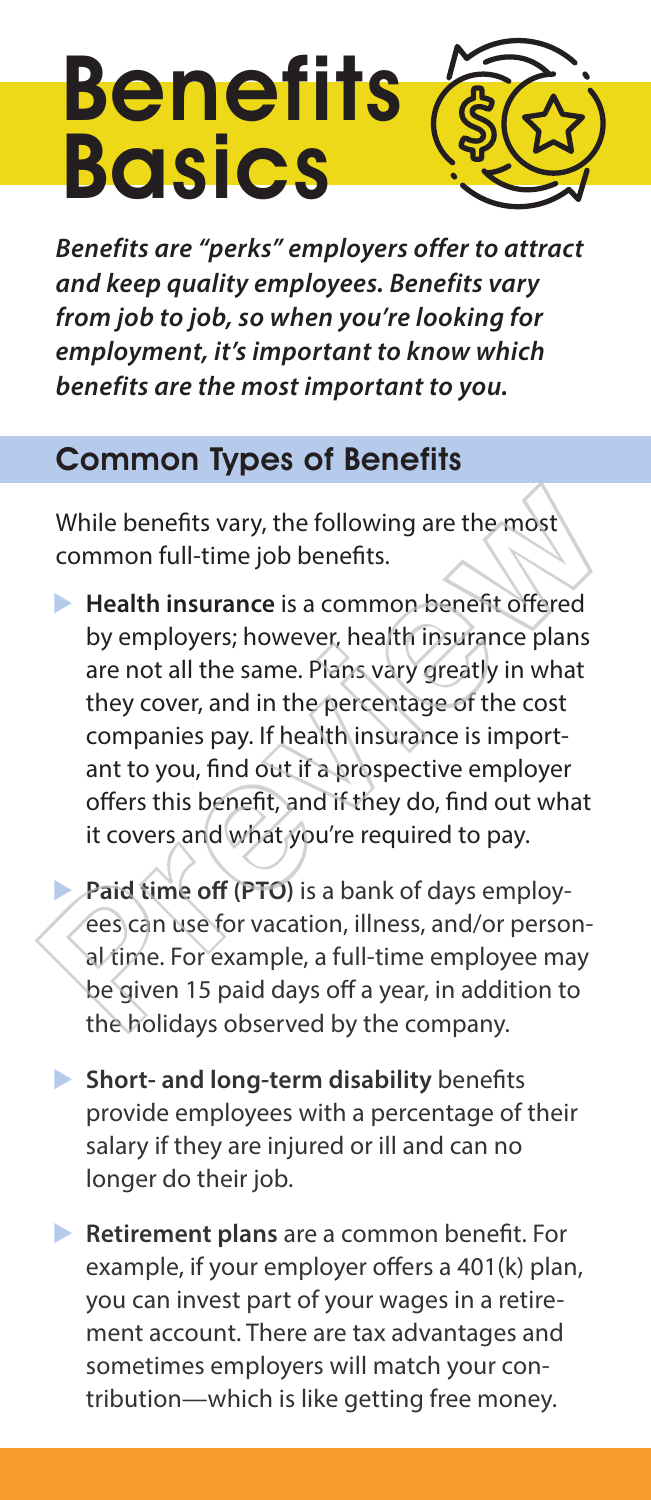#### Other Types of Benefits

Though not as common as health insurance, PTO, and retirement plans, the following benefits are sometimes offered to attract quality employees and increase employee morale.

- ▶ Working from home options are becomingly increasingly common.
- **Dental and vision insurance** are often offered as part of a company's health insurance plan.
- **Recreation activities** and free food and coffee are common workplace perks.
- $\triangleright$  While larger companies must offer 12 weeks of unpaid **maternity/paternity leave**, some employers offer paid time off.
- $\triangleright$  To encourage employees to continue their education in industry-related fields, some employers offer **tuition assistance**.
- $\triangleright$  Employers often provide employees with a small amount of **life insurance**.

#### Consider Benefits Carefully

Many jobs list the benefits they provide in their job posting, while some jobs offer a more comprehensive list only after extending a job offer to an applicant. When you're looking for the right job, it's important to know what benefits are important to you, and which are just a plus. The common workplace perks.<br>
Solution and the larger companies must offer 12 weeks<br>
of unpaid maternity/paternity leave, some<br>
employers offer paid time off.<br>
To encourage employees to continue their<br>
education in industry

What benefits are most important to you?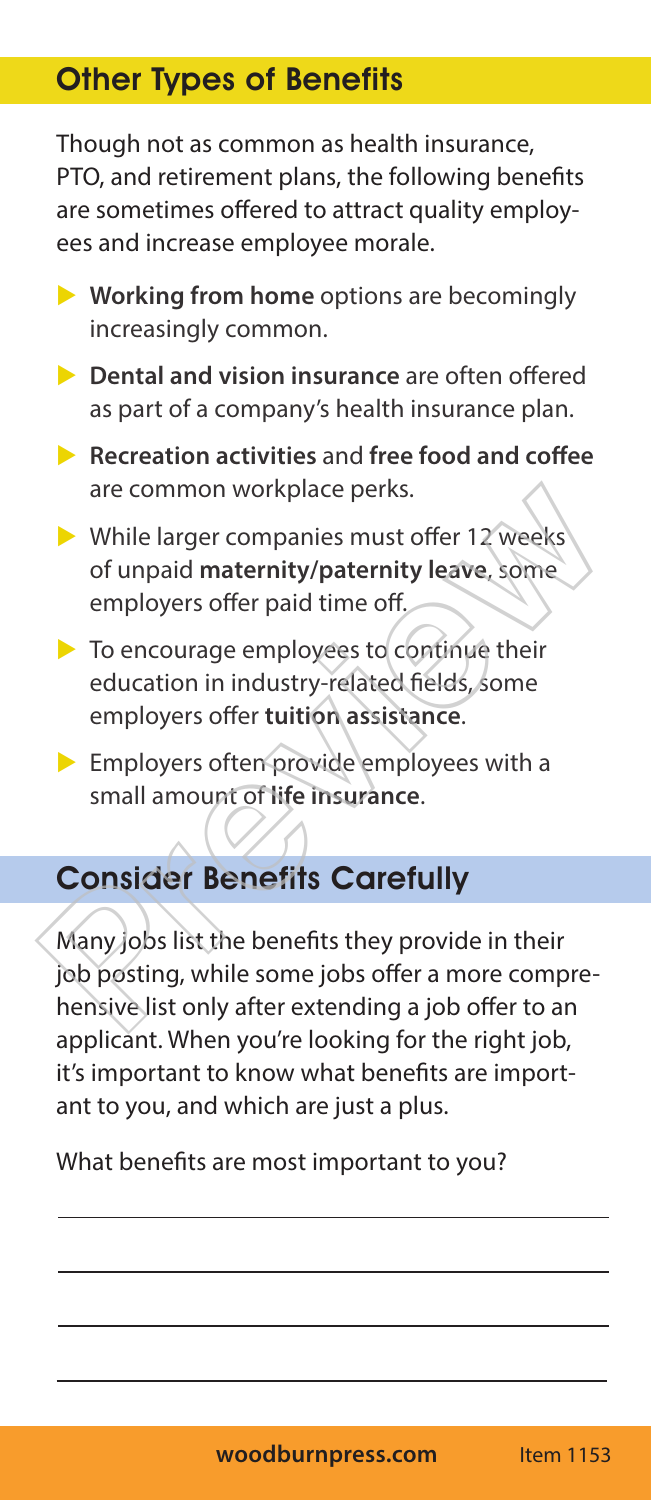# Your Digital Footprint

#### **According to a survey by**

**CareerBuilder, 70% of employers check a job candidate's social media and online presence, with 54% reporting that they have rejected a candidate based on something they found.** 

**This is why it's important to leverage your digital footprint for your benefit, and to never give an employer a reason to disqualify you.**

#### Be smart about what you post.

To the casual observer, your posts online lack context and largely speak for themselves—so choose what you post carefully. Here are some simple rules to keep in mind. digital footprint for your benefit, and to never<br>give an employer a reason to disqualify you.<br>Be smart about what you post.<br>To the casual observer, your posts online lack<br>context and largely speak for themselves—so<br>choose

**Be extra polite online.** People can't see your expression or hear your tone of voice, so what you say can easily be misunderstood.

u **Avoid "racy" or party photos.** While your personal life is your own, you never want to give an employer a reason not to hire you. Go with the "Grandparent Rule." If you wouldn't want a grandparent to see it, don't post it. This goes for tagged photos as well.

**Avoid controversy.** As you probably know, the internet is a breeding ground for conversation on hot-button issues. Avoid posting controversial statements or opinions—you can't know how they will be viewed by prospective employers. They could raise a "red flag" and keep you from being considered for a job you would like to have.